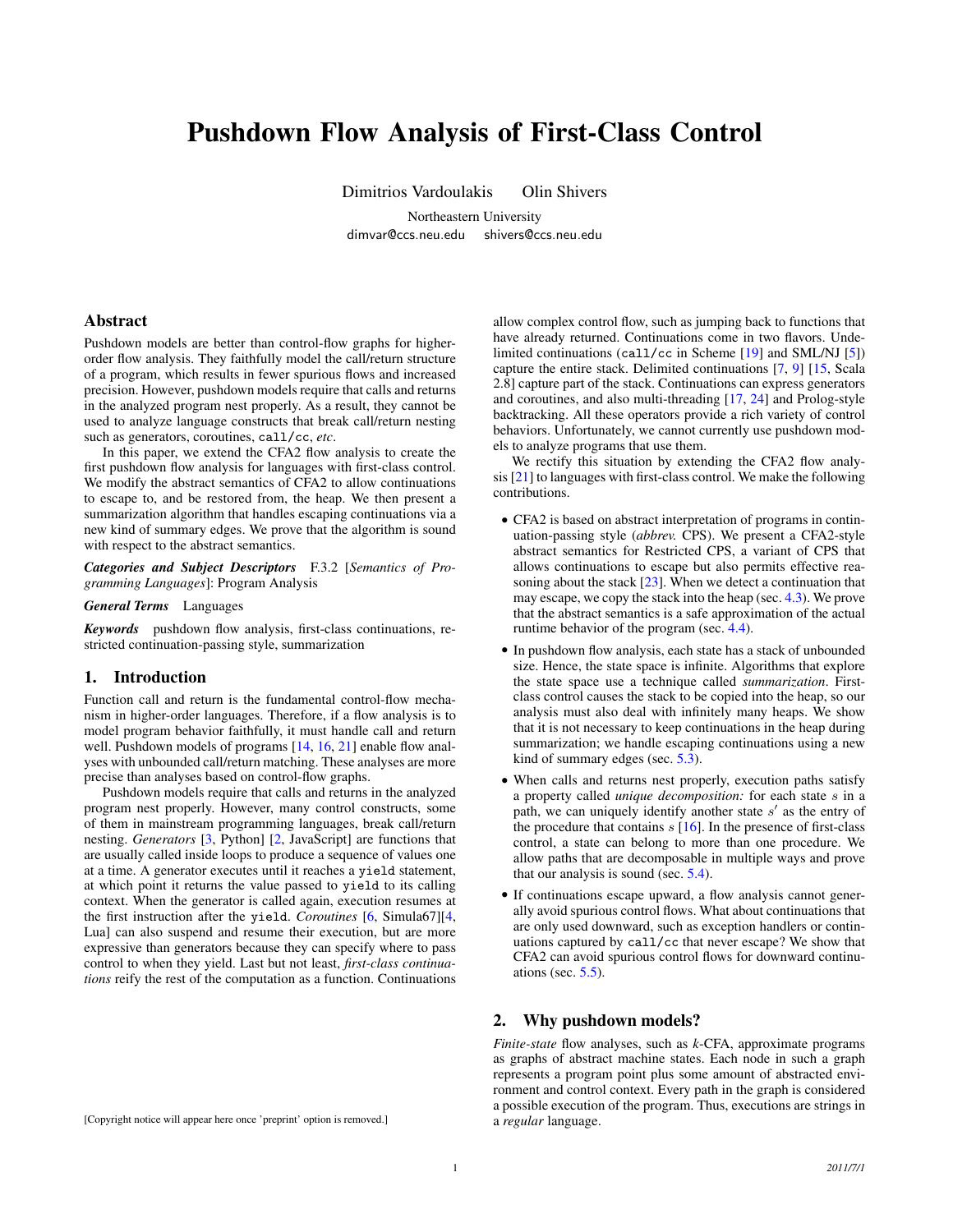

<span id="page-1-0"></span>Figure 1: Control-flow graph for a simple program

Finite-state analyses do not handle call and return well. They remember only a bounded number of pending calls, so they allow paths in which a function is called from one program point and returns to a different one.

Execution traces that match calls with returns are strings in a *context-free* language. Therefore, by abstracting a program to a pushdown automaton (or equivalent), we can use the stack to eliminate call/return mismatch. The following examples illustrate the advantages of pushdown models.

### 2.1 Data-flow information

The following Scheme program defines the apply and identity functions, then binds n1 to 1 and n2 to 2 and adds them. At program point (+ n1 n2), both variables are bound to constants; we would like a static analysis to be able to find that.

```
(define app\n   
$$
(\lambda \text{ (f e) (f e)))
$$
\n\n(define id\n    $(\lambda \text{ (x) x})$ \n\n(let* ((n1 (app id 1))\n       (n2 (app id 2)))\n       (+ n1 n2))
```

Fig. [1](#page-1-0) shows the control-flow graph for this program. In the graph, the top level of the program is presented as a function called main. Function entry and exit nodes are rectangles with sharp corners. Inner nodes are rectangles with rounded corners. Each call site is represented by a call node and a corresponding return node, which contains the variable to which the result of the call is assigned. Each function uses a local variable ret for its return value. Solid arrows are intraprocedural steps. Dashed arrows go from call sites to function entries and from function exits to return points. There is no edge between call and return nodes; a call reaches its corresponding return only if the callee terminates.

A monovariant analysis, such as 0CFA, considers all paths to be valid executions. Thus, we can bind n1 to 2 by calling app from 4 and returning to 3. Also, we can bind n2 to 1 by calling app from 2 and returning to 5. At point 6, 0CFA thinks that each variable can be bound to either 1 or 2. (For polyvariant analyses, we can create similar examples.) On the other hand, if we only consider paths that respect call/return matching, there is no spurious flow of data. At 6, n1 and n2 are bound to constants.

### 2.2 Stack-change calculation

Besides data-flow information, pushdown models also improve control-flow information. Hence, we can use them to accurately calculate stack changes between program points. With call/return matching, there is only one execution path in our example:

$$
1 \ 2^{\,8\ 9} \,\overset{12}{\,13} \,\overset{13}{\,14} \,\overset{14}{\,10} \,\overset{11}{\,13} \,\overset{4}{\,4} \,\overset{8}{\,9} \,\overset{12}{\,13} \,\overset{13}{\,14} \,\overset{14}{\,10} \,\overset{11}{\,11} \,\overset{5}{\,5} \,\overset{6}{\,7}
$$

In contrast, 0CFA thinks that the program has a loop (there is a path from 4 to 3).

Many optimizations require accurate information about stack change. For instance:

- Most compound data are heap allocated in the general case. Examples include: closure environments, cons pairs, records, objects, *etc*. If we can show statically that such a piece of data is only passed downward, we can allocate it on the stack and reduce garbage-collection overhead.
- Continuations captured by call/cc may not escape upward. In this case, we do not need to copy the stack into the heap.
- In object-oriented languages, objects may have methods that are thread-safe by using locks. An escape analysis can eliminate unnecessary locking/unlocking in the methods of thread-private objects.

Such optimizations are better performed with pushdown models.

# <span id="page-1-1"></span>2.3 Fake rebinding

It is possible that two references to the same variable are always bound in the same runtime environment. If a flow analysis cannot detect that, it may allow paths in which the two references are bound to different abstract values. We call this phenomenon fake rebinding [\[21\]](#page-11-2).

```
(define (compose-same f x) (f (f x)))
```
In compose-same, both references to f are always bound in the same environment (the top stack frame). However, if multiple closures flow to f, a finite-state analysis may call one closure at the inner call site and a different closure at the outer call site. CFA2 forbids this path because it knows that both references are bound in the top frame.

### <span id="page-1-2"></span>2.4 Broadening the applicability of pushdown models

Pushdown-reachability algorithms use a dynamic-programming technique called summarization. Summarization relies on proper nesting of calls and returns. If we call app from 2 in our example, summarization knows that, if the call returns, it will return to 3.

What if the call to app is a tail call, in which case the return point is in a different procedure from the call site? We can make this work by creating *cross-procedure* summaries [\[21\]](#page-11-2).

In languages with exceptions, the return point may be deeper in the stack. We can transform this case into ordinary call/return nesting and handle it precisely with CFA2. Instead of thinking of an exception as a single jump deeper in the stack, we can return to the caller, which checks if it can handle the exception and if not, it passes it to its own caller and so on. Functions return a pair of values, one for normal return and one for exceptional return. The JavaScript implementation of CFA2 [\[1\]](#page-10-2) uses this technique for exceptions.

But what if the return point has been popped off, as is the case when using first-class control constructs? Pushdown models cannot currently analyze such programs, so we have to fall back to a finitestate analysis and live with its limitations. In the rest of this paper, we show how to generalize pushdown models to first-class control.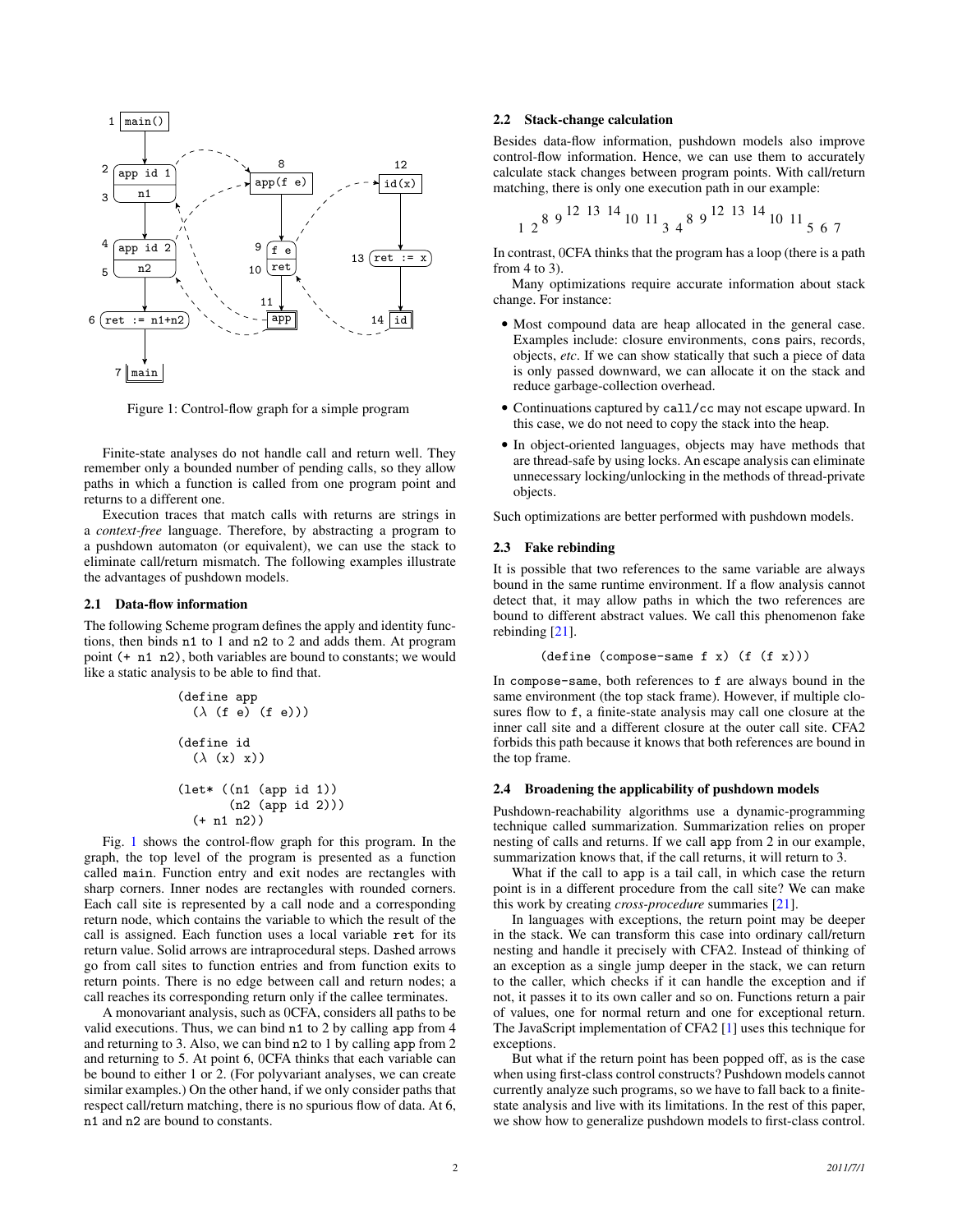| $v \in Var$       | $=$   | $UVar + CVar$                                                 |
|-------------------|-------|---------------------------------------------------------------|
| $u \in UVar$      | $=$   | a set of identifiers                                          |
| $k \in CVar$      | $=$   | a set of identifiers                                          |
| $\psi \in Lab$    | $=$   | $ULab + CLab$                                                 |
| $l \in ULab$      | $=$   | a set of labels                                               |
| $\gamma \in CLab$ | $=$   | a set of labels                                               |
| $lam \in Lam$     | $=$   | $ULam + CLam$                                                 |
| $ulam \in ULam$   | $::=$ | $\llbracket (\lambda_l(u_k) \; \text{call}) \rrbracket$       |
| $clam \in CLam$   | $::=$ | $\llbracket (\lambda_\gamma(u) \; \text{call}) \rrbracket$    |
| $call \in Call$   | $=$   | $UCall + CCall$                                               |
| UCall             | $::=$ | $\llbracket (f \ e \ q)^l \rrbracket$                         |
| CCall             | $::=$ | $\left[ \begin{pmatrix} q & e \end{pmatrix}^{\gamma} \right]$ |
| $q \in Exp$       | $=$   | $UExp + CExp$                                                 |
| $f, e \in UExp$   | $=$   | $ULam + UVar$                                                 |
| $q \in CExp$      | $=$   | $CLam + CVar$                                                 |
| $pr \in Program$  | ∷≕    | ULam                                                          |

<span id="page-2-0"></span>Figure 2: Partitioned CPS

# 3. Restricted CPS

*Preliminary definitions* In this section we describe our CPS language. Compilers that use CPS [\[5,](#page-11-6) [11,](#page-11-13) [20\]](#page-11-14) usually partition the terms in a program in two disjoint sets, the user and the continuation set, and treat user terms differently from continuation terms. We adopt this partitioning here (Fig. [2\)](#page-2-0). Variables, lambdas and calls get labels from ULab or CLab. Labels are pairwise distinct. User lambdas take a user argument and the current continuation; continuation lambdas take only a user argument.

We assume that all variables in a program have distinct names. Then, the defining lambda of a variable v, written  $\det_{\lambda}(v)$ , is the lambda term that contains  $v$  in its list of formals. For any term  $g, iu_{\lambda}(q)$  is the innermost user lambda that contains q. Concrete syntax enclosed in  $\lbrack \cdot \rbrack$  denotes an item of abstract syntax. Functions with a '?' subscript are predicates,  $e.g., Var_?(e)$  returns true if  $e$  is a variable and false otherwise.

We use two notations for tuples,  $(e_1, \ldots, e_n)$  and  $\langle e_1, \ldots, e_n \rangle$ , to avoid confusion when tuples are deeply nested. We use the latter for lists as well; ambiguities will be resolved by the context. Lists are also described by a head-tail notation,  $e.g., 3 :: \langle 1, 3, -47 \rangle$ .

*Handling first-class control* In CPS, we can naturally express first-class control without using special primitives: when continuations are captured by user closures, they may escape.

Escaping continuations complicate reasoning about the stack. To permit effective reasoning about the stack in the presence of first-class control, we have previously proposed a syntacticallyrestricted variant of CPS, called Restricted CPS (*abbrev.* RCPS) [\[23\]](#page-11-12).

Definition 1 (Restricted CPS). *A program is in Restricted CPS iff a continuation variable can appear free in a user lambda in operator position only.*

In RCPS, continuations escape in a well-behaved way: *a continuation can only be called after its escape,* it cannot be passed as an argument again. For example, the CPS-translation of call/cc, which is  $(\lambda(f \ncc) (f (\lambda(v k) (cc v)) cc))$ , is a valid RCPS term. Terms like  $(\lambda(x k)$  (k  $(\lambda(y k2) (y 123 k)))$ ) are not valid.

We can transform this term (and any CPS term) to a valid RCPS term by  $\eta$ -expanding to bring the free reference in operator position:  $(\lambda(x k) (k (\lambda(y k2) (y 123 (\lambda(u) (k u))))))$ . Why do we separate these very similar terms? Because, according to the Orbit policy (*cf.* sec. [4.1\)](#page-3-1), their stack behaviors differ. In the case of the first term, when execution reaches  $(y 123 k)$ , we must restore the environment of the continuation that flows to

$$
\zeta \in State =Eval + Apply
$$
  
\n
$$
Eval = UEval + CEval
$$
  
\n
$$
UEval = UCall \times BEnv \times VEnv \times Time
$$
  
\n
$$
CEval = CCall \times BEnv \times VEnv \times Time
$$
  
\n
$$
Apply = UApply + CApply
$$
  
\n
$$
UApply = UClos \times UClos \times CClos \times VEnv \times Time
$$
  
\n
$$
CApply = CClos \times UClos \times VEnv \times Time
$$
  
\n
$$
Clos = UClos + CClos
$$
  
\n
$$
d \in UClos = ULam \times BEnv
$$
  
\n
$$
c \in CClos = (CLam \times BEnv) + halt
$$
  
\n
$$
\beta \in BEnv = Var \rightarrow Time
$$
  
\n
$$
ve \in VEnv = Var \times Time \rightarrow Clos
$$
  
\n
$$
t \in Time = Lab*
$$

(a) Concrete domains

$$
\mathcal{A}(g,\beta,ve) \,\triangleq\, \begin{cases} (g,\beta) & \mathit{Lam}_? (g) \\ ve(g,\beta(g)) & \mathit{Var}_? (g) \end{cases}
$$

[UEA] 
$$
([\![ (f e q)^l ]\!], \beta, ve, t) \rightarrow (proc, d, c, ve, l :: t)
$$
  
\n
$$
proc = \mathcal{A}(f, \beta, ve)
$$
  
\n
$$
d = \mathcal{A}(e, \beta, ve)
$$
  
\n
$$
c = \mathcal{A}(q, \beta, ve)
$$

$$
\begin{array}{ll} [\mathbf{UAE}] \ \ (proc, d, c, ve, t) \rightarrow (call, \beta', ve', t) \\ proc \equiv \langle [\![ (\lambda_l(u k) \ call) ]\!], \beta \rangle \\ \beta' = \beta[u \mapsto t] [k \mapsto t] \\ ve' = ve[(u, t) \mapsto d] [(k, t) \mapsto c] \end{array}
$$

[CEA] 
$$
[[\mathbb{C}q \ e)^\gamma], \beta, ve, t) \to (proc, d, ve, \gamma :: t)
$$
  
\n
$$
proc = \mathcal{A}(q, \beta, ve)
$$
  
\n
$$
d = \mathcal{A}(e, \beta, ve)
$$

[CAE] 
$$
(proc, d, ve, t) \rightarrow (call, \beta', ve', t)
$$
  
\n $proc = \langle [[(\lambda_{\gamma}(u) call)]], \beta \rangle$   
\n $\beta' = \beta[u \rightarrow t]$   
\n $ve' = ve[(u, t) \rightarrow d]$ 

<span id="page-2-1"></span>(b) Concrete semantics



k, which may cause arbitrary change to the stack. In the second case, when execution reaches (y 123  $(\lambda(u)$  (k u))), a new continuation is born and no stack change is required. Thus, RCPS forces all exotic stack change to happen when calling an escaping continuation, not in other kinds of call sites.

*Concrete semantics* Execution in RCPS is guided by the semantics of Fig. [3.](#page-2-1) In the terminology of abstract interpretation, this semantics is called the *concrete* semantics. In order to find properties of a program at compile time, one needs to derive a computable approximation of the concrete semantics, called the *abstract* semantics (*cf.* sec. [4\)](#page-3-2).

Execution traces alternate between Eval and Apply states. At an Eval state, we evaluate the subexpressions of a call site before performing a call. At an  $Apply$ , we perform the call.

The last component of each state is a *time*, which is a sequence of call sites.  $Eval-to-Apply$  transitions increment the time by recording the label of the corresponding call site. Apply-to-Eval transitions leave the time unchanged. Thus, the time  $t$  of a state reveals the call sites along the execution path to that state.

Times indicate points in the execution when variables are bound. The binding environment  $\beta$  is a partial function that maps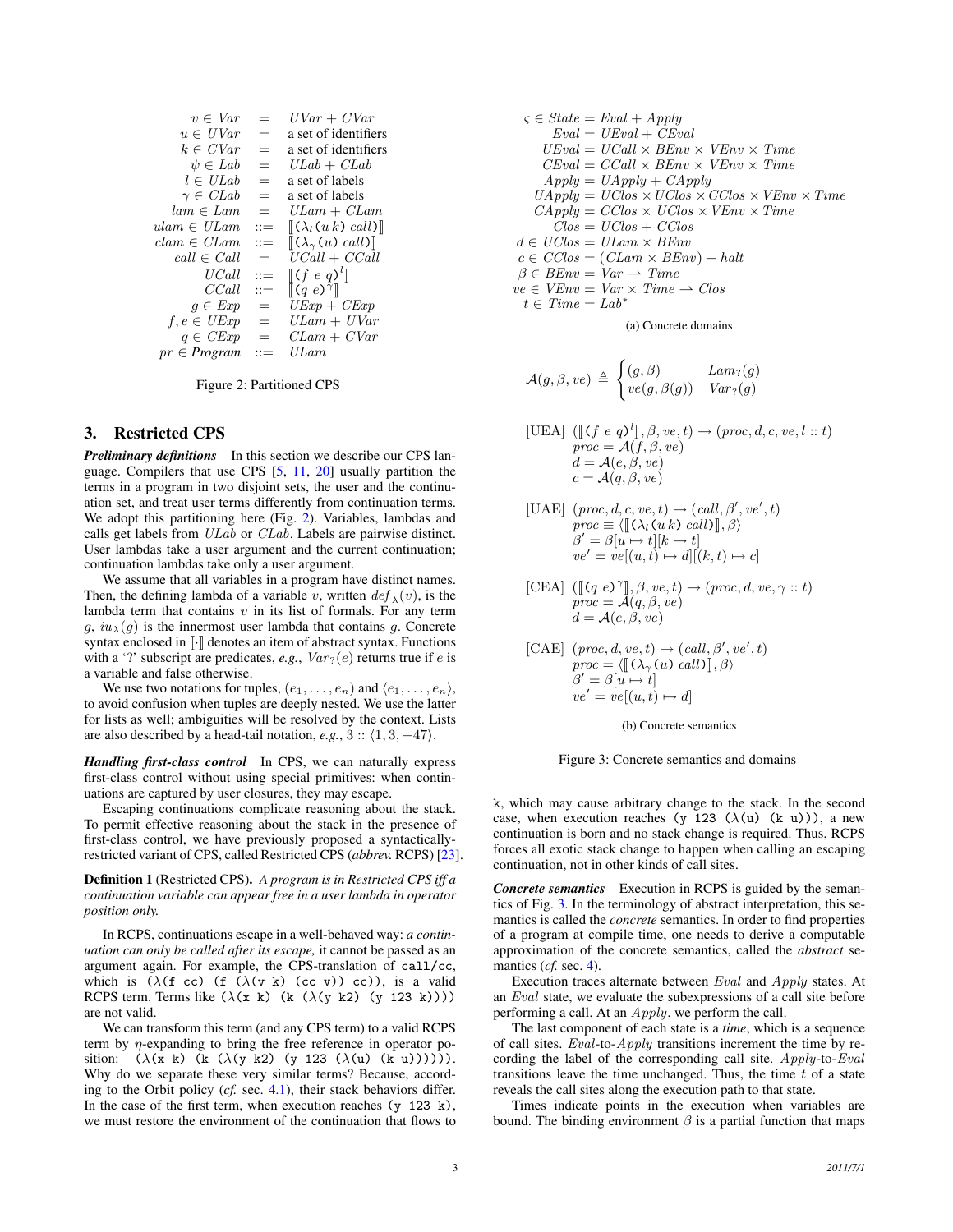variables to their binding times. The variable environment ve maps variable/time pairs to values. To find the value of a variable  $v$ , we look up the time v was put in  $\beta$ , and use that to search for the actual value in ve. By pairing variables with times, we allow a single variable to have multiple bindings at runtime.

Let's look at each transition individually. At a *UEval* state over  $[(f e q)^l]$ , we use the function A to evaluate the atomic<br>expressions  $f e$  and a Lambdas are paired up with B to become expressions f, e and q. Lambdas are paired up with  $\beta$  to become closures, while variables are looked up in ve using  $\beta$ . We add the label  $l$  in front of the current time and transition to a  $UApply$  state (rule [UEA]).

From *UApply* to *Eval*, we bind the formals of a procedure  $\langle \llbracket (\lambda_i(u k) \; \text{call}) \rrbracket, \beta \rangle$  to the arguments and jump to its body. The new binding environment  $\beta'$  extends the procedure's environment, with  $u$  and  $k$  mapped to the current time. The new variable environment ve' maps  $(u, t)$  to the user argument d, and  $(k, t)$  to the continuation  $c$  (rule [UAE]).

The remaining two transitions are similar. We use halt to denote the top-level continuation of a program pr. The initial state  $\mathcal{I}(pr)$ is  $((pr, \emptyset), input, halt, \emptyset, \langle \rangle)$ , where *input* is a closure of the form  $\langle \llbracket (\lambda_i(u k) \; \text{call}) \rrbracket, \emptyset \rangle$ . The initial time is the empty sequence of call sites.

# <span id="page-3-2"></span>4. The CFA2 abstraction

This section shows how to extend the abstract semantics of CFA2 to handle first-class control. The semantics uses two binding environments, a stack and a heap. We also use the stack for return-point information.

We show the actual transition rules in section [4.3;](#page-3-0) the main difference from the previous semantics is that continuations can now be copied to, and restored from, the heap. Before that, we discuss how to manage the stack in RCPS (sec. [4.1\)](#page-3-1) and how to decide whether a variable reference will be looked up in the stack or the heap (sec. [4.2\)](#page-3-3). In section [4.4,](#page-5-0) we prove that the abstract semantics is an approximation of the concrete semantics.

The CFA2 abstraction is the first half of the story: the abstract state space is infinite, so we cannot explore it by enumerating all states. We tackle this problem in section [5.](#page-6-0)

### <span id="page-3-1"></span>4.1 Stack-management policy

The Orbit compiler [\[10,](#page-11-15) [11\]](#page-11-13) compiles a CPS intermediate representation to final code that uses a stack. Orbit views continuations as closures whose environment record is a stack frame. To decide when to push and pop the stack, we follow Orbit's policy. The main idea behind Orbit's policy is that *we can manage the stack for a CPS program in the same way that we would manage it for the original direct-style program:*

- For every call to a user function, we push a frame for the arguments.
- We pop a frame at function returns. In CPS, user functions "return" by calling the current continuation with a return value.
- $\bullet$  We also pop a frame at tail calls. A  $UCall$  call site is a tail call in CPS iff it was a tail call in the original direct-style program. In tail calls, the continuation argument is a variable.
- When a continuation is captured by a user closure, we copy the stack into the heap.
- When we call a continuation that has escaped, we restore its stack from the heap.

### <span id="page-3-3"></span>4.2 Stack/heap split

The stack in CFA2 is more than a control structure for return-point information; it is also an *environment* structure—it contains bindings. CFA2 has a novel approach to variable binding: *two references* *to the same variable need not be looked up in the same binding environment.* We split references into two categories: stack and heap references. In direct-style, if a reference appears at the same nesting level as its binder, then it is a stack reference, otherwise it is a heap reference. For example,  $(\lambda_1(x)(\lambda_2(y)(x (x y))))$  has a stack reference to y and two heap references to x.

Intuitively, only heap references may escape. When we call a user function, we push a frame for its arguments, so we know that stack references are always bound in the top frame. When control reaches a heap reference, its frame is either deeper in the stack, or it has been popped. We look up stack references in the top frame, and heap references in the heap. Stack lookups below the top frame never happen (Fig. [4b\)](#page-4-0).

When a program  $p$  is CPS-converted to a program  $p'$ , stack (*resp.* heap) references in p remain stack (*resp.* heap) references in  $p'$ . All references added by the transform are stack references.

We can give an equivalent definition of stack and heap references directly in CPS, without referring to the original direct-style program. Labels can be split into disjoint sets according to the innermost user lambda that contains them. For the CPS translation of the previous program,

$$
(\lambda_1(x k1)
$$
  
\n
$$
(k1 (\lambda_2(y k2)
$$
  
\n
$$
(x y (\lambda_3(u) (x u k2)^4))^5))^6)
$$

these sets are  $\{1, 6\}$  and  $\{2, 3, 4, 5\}$ . The "label to variable" map  $LV(\psi)$  returns all the variables bound by any lambdas that belong in the same set as  $\psi$ , *e.g.*,  $LV(4) = \{y, k2, u\}$  and  $LV(6) =$  ${x, k1}$ . We use this map to model stack behavior, because all continuation lambdas that "belong" to a given user lambda  $\lambda_l$ get closed by extending  $\lambda_i$ 's stack frame (*cf.* section [4.3\)](#page-3-0). Notice that, for any  $\psi$ ,  $LV(\psi)$  contains exactly one continuation variable. Using  $LV$ , we give the following definition.

### Definition 2 (Stack and heap references).

- *Let* ψ *be a call site that refers to a variable* v*. The predicate*  $S_2(\psi, v)$  *holds iff*  $v \in LV(\psi)$ *. We call v a stack reference.*
- *Let* ψ *be a call site that refers to a variable* v*. The predicate*  $H_?(\psi, v)$  *holds iff*  $v \notin LV(\psi)$ *. We call*  $v$  *a heap reference.*
- *v is a stack variable, written*  $S_2(v)$ *, iff all its references satisfy*  $S_2$ *.*
- v *is a heap variable, written*  $H_2(v)$ *, iff some of its references satisfy* H?*.*

For instance,  $S_2(5, y)$  holds because  $y \in \{y, k2, u\}$  and  $H_2(5, x)$ holds because  $x \notin \{y, k2, u\}.$ 

### <span id="page-3-0"></span>4.3 Abstract semantics

The CFA2 semantics is an abstract machine that executes a program in RCPS (Fig. [4\)](#page-4-1). The abstract domains appear in Fig. [4a.](#page-4-2) An abstract user closure (member of the set  $\widehat{U}Cl\widehat{os}$ ) is a set of user lambdas. An abstract continuation closure (member of  $\widehat{CClos}$ ) is either a continuation lambda or halt. A frame is a map from variables to abstract values, and a stack is a sequence of frames. All stack operations except push are defined for non-empty stacks only. A heap is a map from variables to abstract values. In contrast to the previous semantics of CFA2, the heap can contain continuation bindings.

Fig. [4c](#page-4-3) shows the transition rules. First-class control shows up in two of the rules,  $[UAE]$  and  $[CEA]$ .

On transition from a  $\widehat{U}E\widehat{val}$  state to a  $\widehat{U}Apply$  state (rule  $[\text{UEA}]$ ), we first evaluate f, e and q. We evaluate atomic user terms using  $\hat{\mathcal{A}}_u$ . We non-deterministically choose one of the lambdas that flow to f as the operator in the  $\widehat{UApply}$  state.<sup>[1](#page-3-4)</sup> The change

<span id="page-3-4"></span><sup>&</sup>lt;sup>1</sup> An abstract execution explores one path, but the algorithm that searches the state space considers all possible executions.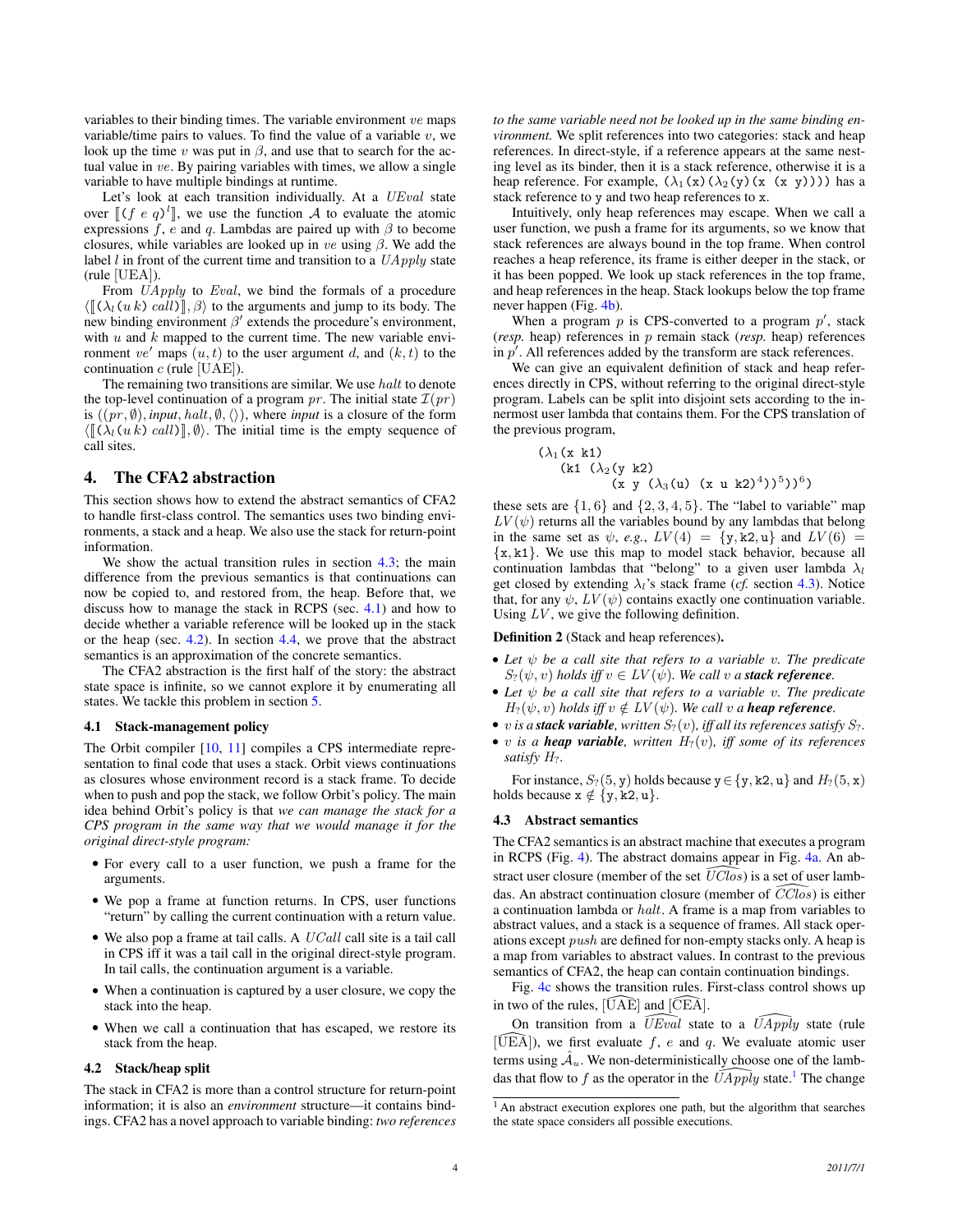<span id="page-4-2"></span>
$$
\hat{\zeta} \in \widehat{UEval} = UCall \times Stack \timesHeap
$$
\n
$$
\hat{\zeta} \in \widehat{UApply} = ULam \times \widehat{UClos} \times \widehat{CClos} \times Stack \timesHeap
$$
\n
$$
\hat{\zeta} \in \widehat{CEval} = CCall \times Stack \timesHeap
$$
\n
$$
\hat{\zeta} \in \widehat{CApply} = \widehat{CClos} \times \widehat{UClos} \times Stack \timesHeap
$$
\n
$$
\hat{d} \in \widehat{UClos} = \widehat{CClos} \times \widehat{UClos} \times Stack \timesHeap
$$
\n
$$
\hat{d} \in \widehat{UClos} = \widehat{CLam} + halt
$$
\n
$$
fr, tf \in Frame = (UVar \rightarrow \widehat{UClos}) + (CVar \rightarrow \widehat{CClos})
$$
\n
$$
st \in Stack = Frame^*
$$
\n
$$
h \inHeap = (UVar \rightarrow \widehat{UClos}) + (\widehat{CVas} \times Stack))
$$
\n(a) Abstract domains

<span id="page-4-0"></span>
$$
pop(tf :: st) \triangleq st
$$
  
\n
$$
push(fr, st) \triangleq fr :: st
$$
  
\n
$$
(tf :: st)(v) \triangleq tf(v)
$$
  
\n
$$
(tf :: st)[u \mapsto \hat{d}] \triangleq tf[u \mapsto \hat{d}] :: st
$$
  
\n(b) Stack operations

<span id="page-4-3"></span>
$$
\hat{\mathcal{A}}_u(e, \psi, st, h) \triangleq \begin{cases} \{e\} & \text{Lam}_?(e) \\ st(e) & S_?(\psi, e) \\ h(e) & H_?(\psi, e) \end{cases}
$$
  
[UEA] ([[ $(f e q)^l$ ]],  $st, h) \sim (ulam, \hat{d}, \hat{c}, st', h)$ 

$$
d = \hat{\mathcal{A}}_u(f, l, st, h)
$$
  
\n
$$
\hat{d} = \hat{\mathcal{A}}_u(e, l, st, h)
$$
  
\n
$$
\hat{c} = \begin{cases} st(q) & Var_?(q) \\ q & Lam_?(q) \end{cases}
$$
  
\n
$$
st' = \begin{cases} pop(st) & Var_?(q) \\ st & Lam_?(q) \land (H_?(l, f) \lor Lam_?(f)) \\ st[f \mapsto \{ulam\}] & Lam_?(q) \land S_?(l, f) \end{cases}
$$

$$
[\widehat{UAE}] (\llbracket (\lambda_l(u_k) \; call) \rrbracket, \hat{d}, \hat{c}, st, h) \sim (call, st', h')
$$
  

$$
st' = push([u \mapsto \hat{d}][k \mapsto \hat{c}], st)
$$
  

$$
h'(v) = \begin{cases} h(u) \cup \hat{d} & (v = u) \wedge H_?(u) \\ h(k) \cup \{(\hat{c}, st)\} & (v = k) \wedge H_?(k) \\ h(v) & o/w \end{cases}
$$

$$
[\widehat{CEA}] \left( [\![ (q \ e)^{\gamma} ]\!], st, h \right) \rightsquigarrow (\hat{c}, \hat{d}, st', h)
$$
  

$$
\hat{d} = \hat{\mathcal{A}}_u(e, \gamma, st, h)
$$
  

$$
(\hat{c}, st') \in \begin{cases} \{(q, st)\} & \text{Lam}_?(q) \\ \{(st(q), pop(st))\} & S_?(\gamma, q) \\ h(q) & H_?(\gamma, q) \end{cases}
$$

$$
[\widehat{CAE}] \left( [\![ (\lambda_{\gamma}(u) \; call ) ]\!], \hat{d}, st, h) \rightsquigarrow (call, st', h')\n st' = st[u \mapsto \hat{d}]\n \n h'(v) =\n \begin{cases}\n h(u) \cup \hat{d} & (v = u) \land H_?(u) \\
 h(v) & o/w\n \end{cases}
$$

<span id="page-4-1"></span>(c) Abstract semantics

Figure 4: Abstract semantics and relevant definitions

to the stack depends on  $q$  and  $f$ . If  $q$  is a variable, the call is a tail call so we pop the stack (case 1). If  $q$  is a lambda, it evaluates to a new closure whose environment is the top frame, hence we do not pop the stack (cases 2, 3). Moreover, if  $f$  is a lambda or a heap reference then we leave the stack unchanged. However, if f is a stack reference, we set f's value in the top frame to  ${ulam}$ , possibly forgetting other lambdas that flow to  $f$ . The strong update to the stack prevents fake rebinding for stack references (*cf.* sec. [2.3\)](#page-1-1): when we return to  $\hat{c}$ , we may reach more stack references of f. These references and the current one are bound at the same time. Therefore, they must also be bound to  $ulam$ .

In the  $\widehat{UApply}$ -to-Eval transition (rule  $[\widehat{UAE}]$ ), we push a frame for the procedure's arguments. If  $u$  is a heap variable, we update its binding in the heap with all lambdas in  $\hat{d}$ . If k is a heap variable, we have a possibly escaping continuation. We save  $\hat{c}$  in the heap and also copy the stack, so that we can restore it if  $\hat{c}$  gets called later.

In a CEval-to-CApply transition (rule  $[\widetilde{\text{CEA}}]$ ), we are preparing for a call to a continuation so we must reset the stack to the stack of its birth. When  $q$  is a lambda, it is a newly created closure so the stack does not change. When  $q$  is a stack reference, the  $\widehat{CEval}$  state is a function return and the continuation's environment is the second stack frame. Therefore, we pop a frame before calling  $\hat{c}$ . When q is a heap reference, we are calling a continuation that may have escaped. The stack change since the continuation capture can be arbitrary. We non-deterministically pick a pair  $(\hat{c}, st')$  from  $h(q)$ , jump to  $\hat{c}$  and restore st', which contains bindings for the stack references in  $\hat{c}$ .

In the  $\overline{C}Apply$ -to-Eval transition (rule  $[\overline{CAE}]$ ), the top frame is the environment of  $[(\lambda_{\gamma}(u) \; \text{call})]$ ; stack references in *call* need this frame on the top of the stack. Hence, we do not push; we extend the top frame with the binding for the continuation's parameter  $u$ . If  $u$  is a heap variable, we also update the heap.

*Example* Let's see how the abstract semantics works on a program with call/cc. Consider the program

$$
(call/cc \ (\lambda(c) \ (somefun \ (c 42))))
$$

where *somefun* is an arbitrary function. We use call/cc to capture the top-level continuation and bind it to c. Then, somefun will never be called, because (c 42) will return to the top level with 42 as the result.

The CPS translation of call/cc is

$$
(\lambda_1(f\ cc)\ (f\ (\lambda_2(x\ k2)\ (cc\ x))\ cc))
$$

The CPS translation of its argument is

 $(\lambda_3(c \nk)$  (c 42  $(\lambda_4(u)$  (some funces u k))))

The initial state  $\hat{\mathcal{I}}(pr)$  is a  $\widehat{UApply}$ . We abbreviate lambdas by their labels.

$$
(\lambda_1, \{\lambda_3\}, \hat{halt}, \langle \rangle, \emptyset)
$$

We push a frame and jump to the body of  $\lambda_1$ . Since cc is a heap variable, we save the continuation and the stack in the heap. The heap h contains a single binding  $[cc \mapsto \{(halt, \langle \rangle)\}].$ 

$$
([\llbracket (\mathtt{f} \ \lambda_2 \ \mathtt{cc}) \rrbracket, \ \langle [\mathtt{f} \mapsto \{\lambda_3\}] [\mathtt{cc} \mapsto \mathit{halt}], \ \mathit{h})
$$

 $\lambda_2$  is essentially a continuation reified as a user value. We tail call to  $\lambda_3$ , so we pop the stack.

 $(\lambda_3, \{\lambda_2\}, \hat{halt}, \langle \rangle, \hat{h})$ 

We push a frame and jump to the body of  $\lambda_3$ .

$$
([\llbracket (c \ 42 \ \lambda_4) \rrbracket, \ \langle [c \mapsto {\lambda_2}] \rrbracket [\mathbf{k} \mapsto \mathit{halt}] \rangle, \ \hbar)
$$

This is a non-tail call, so we do not pop.

$$
(\lambda_2, \{42\}, \lambda_4, \langle [c \mapsto \{\lambda_2\}][k \mapsto halt], h)
$$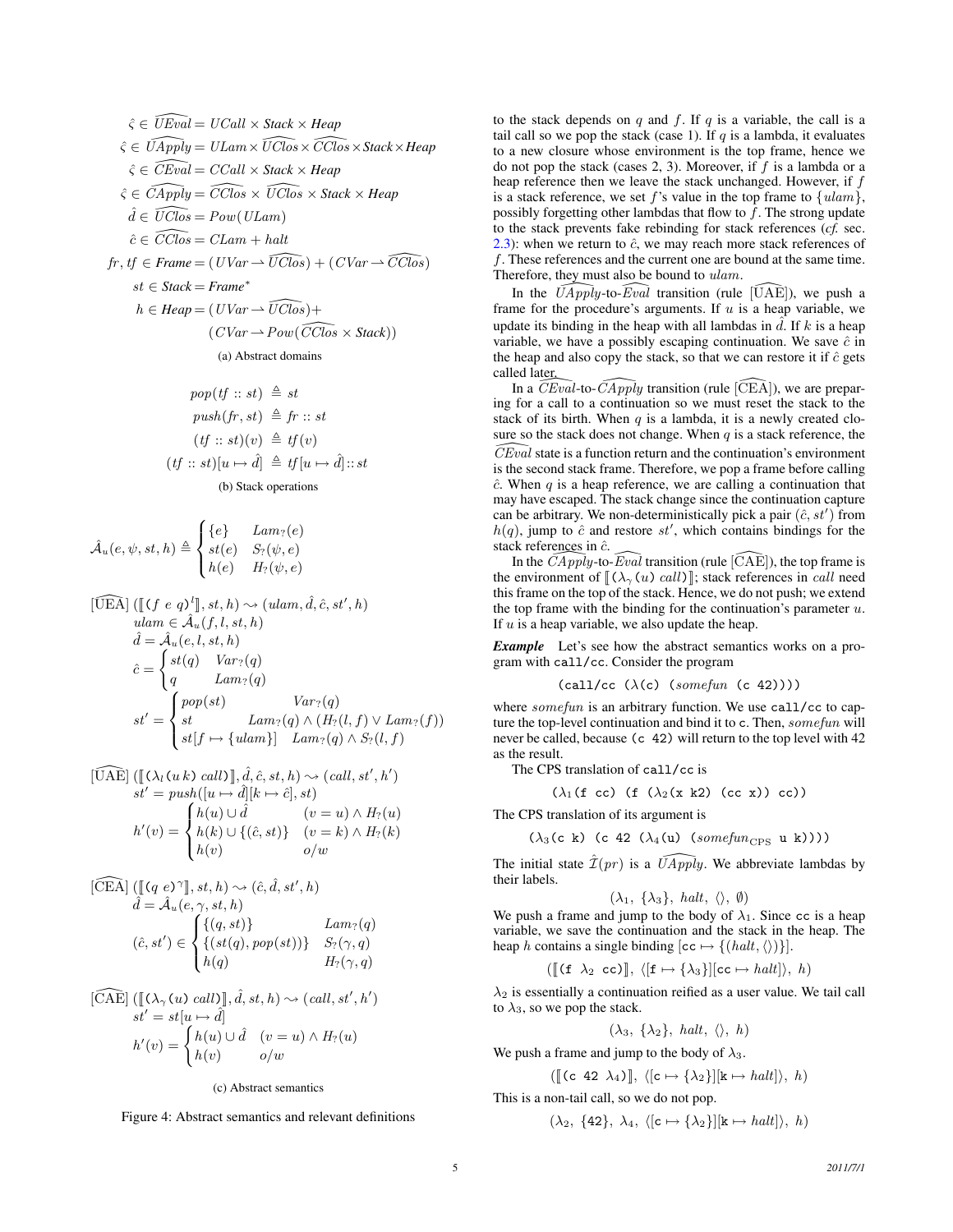$$
|([\mathbb{I}(g_1...g_n)^{\psi}]], \beta, ve, t)|_{ca} = ([[g_1...g_n)^{\psi}], toStack(LV(\psi), \beta, ve), |ve|_{ca})
$$
  

$$
|(\langle [(\lambda_l(uk) \text{ call})], \beta \rangle, d, c, ve, t)|_{ca} = ([[\lambda_l(uk) \text{ call})], |d|_{ca}, \{c|_{ca}, st, |ve|_{ca})
$$
  
where  $st = \begin{cases} \langle \rangle & c = halt \\ toStack(LV(\gamma), \beta', ve) & c = [[[\lambda_\gamma(u')cal']], \beta') \end{cases}$   

$$
|(\langle [(\lambda_\gamma(u) \text{ call})], \beta \rangle, d, ve, t)|_{ca} = ([[\lambda_\gamma(u) \text{ call})], |d|_{ca}, toStack(LV(\gamma), \beta, ve), |ve|_{ca}) \rangle
$$
  

$$
|(\langle [(\lambda_l(uk) \text{ call})], \beta \rangle, d, ve, t)|_{ca} = \{[[\lambda_l(uk) \text{ call}]]\}
$$
  

$$
|([\{(\lambda_l(uk) \text{ call})], \beta \rangle|_{ca} = \{[[\lambda_\gamma(u) \text{ call} \rangle]\} \rangle
$$
  

$$
|(\langle [(\lambda_l(uk) \text{ call})], \beta \rangle|_{ca} = [[\lambda_\gamma(u) \text{ call} \rangle] \rangle
$$
  

$$
|hall|_{ca} = halt
$$
  

$$
|ve|_{ca} = \{ (u, \bigcup_t |ve(u, t)|_{ca}) : (u \in UVar) \wedge H_?(u) \} \cup \{ (k, \bigcup_t makesc(ve(k, t), ve) ) : (k \in CVar) \wedge H_?(k) \} \rangle
$$
  
where  $makes(c, ve) \triangleq \begin{cases} \langle [lalt, \langle \rangle \rangle) & c = halt \\ ([\lambda_\gamma(u')cal)]], toStack(LV(\gamma), \beta, ve)) & c = \langle [[\lambda_\gamma(u')cal)]], \beta \rangle \rangle \end{cases}$   
toStack
$$
\{ \{ u_1, ..., u_n, k \}, \beta, ve) \triangleq \begin{cases} \langle [l_{ui} \mapsto \hat{d}_i][k \mapsto halt] \rangle & ve(k, \beta(k)) = halt \end{cases}
$$
  
where  $\hat{d}_i = |ve(u_i, \beta(u_i))|_{ca}$  and  $st = toStack(LV(\gamma$ 

<span id="page-5-1"></span>Figure 5: From concrete states to abstract states

 $g \sqsubseteq g$  where  $g \in (halt + Lam + Call)$  $\langle a_1, \ldots, a_n \rangle \sqsubset \langle b_1, \ldots, b_n \rangle$  iff for  $1 \leqslant i \leqslant n, a_i \sqsubset b_i$  $\hat{d}_1 \sqsubseteq \hat{d}_2$  iff  $\hat{d}_1 \subseteq \hat{d}_2$  $h_1 \sqsubseteq h_2$  iff  $h_1(v) \sqsubseteq h_2(v)$  for each  $v \in \text{dom}(h_1)$  $tf_1 :: st_1 \sqsubseteq tf_2 :: st_2 \quad \text{ iff } \quad tf_1 \sqsubseteq tf_2 \ \wedge \ st_1 \sqsubseteq st_2$  $\langle \rangle \sqsubset \langle \rangle$  $tf_1 \sqsubseteq tf_2$  iff  $tf_1(v) \sqsubseteq tf_2(v)$  for each  $v \in \text{dom}(tf_1)$ 

<span id="page-5-2"></span>Figure 6: The  $\sqsubseteq$  relation on abstract states

We push a frame and jump to the body of  $\lambda_2$ .

 $([\lceil (cc \ x) \rceil, \langle [x \mapsto {42}] \rceil [k2 \mapsto \lambda_4], [\lceil c \mapsto {\lambda_2} \rceil][k \mapsto \text{halt}]\rangle, h)$ 

cc is a heap reference, so we ignore the current continuation and stack and restore  $(halt, \langle \rangle)$  from the heap.

 $(halt, \{42\}, \langle \rangle, h)$ 

The program terminates with value  ${42}$ .

#### <span id="page-5-0"></span>4.4 Correctness of the abstract semantics

In this section, we show that the abstract semantics *simulates* the concrete semantics, which means that the execution of a program under the abstract semantics is a safe approximation of its actual runtime behavior. First, we define a map  $|\cdot|_{ca}$  from concrete to abstract states. Next, we show that if  $\varsigma$  transitions to  $\varsigma'$  in the concrete semantics, the abstract counterpart  $|\varsigma|_{ca}$  of  $\varsigma$  transitions to a state  $\zeta'$  which approximates  $|\zeta'|_{ca}$ . Therefore, each concrete execution,

*i.e.*, sequence of states related by  $\rightarrow$ , has a corresponding abstract execution that computes an approximate answer.

The map  $|\cdot|_{ca}$  appears in Fig. [5.](#page-5-1) The abstraction of an *Eval* state  $\varsigma$  of the form  $(\llbracket (g_1 \ldots g_n)^{\psi} \rrbracket, \beta, \nu e, t)$  is an  $\widehat{Eval}$  state  $\hat{\varsigma}$  with the same call site. Since  $\varsigma$  does not have a stack, we must expose stack-related information hidden in  $\beta$  and ve. Assume that  $\lambda_l$  is the innermost user lambda that contains  $\psi$ . To reach  $\psi$ , control passed from a  $\widehat{UApply}$  state  $\hat{\zeta}$  over  $\lambda_i$ . According to our stack policy, the top frame contains bindings for the formals of  $\lambda_l$  and any temporaries added along the path from  $\hat{\zeta}'$  to  $\hat{\zeta}$ . Therefore, the domain of the top frame is a subset of  $LV(l)$ , *i.e.*, a subset of  $LV(\psi)$ . For each user variable  $u_i \in (LV(\psi) \cap \text{dom}(\beta))$ , the top frame contains  $[u_i \mapsto |ve(u_i, \beta(u_i))|_{ca}]$ . Let k be the sole continuation variable in  $LV(\psi)$ . If  $ve(k, \beta(k))$  is halt (the return continuation is the top-level continuation), the rest of the stack is empty. If  $ve(k, \beta(k))$  is  $(\llbracket (\lambda_\gamma(u) \cdot \textit{call}) \rrbracket, \beta')$ , the second frame is<br>for the user lambda in which  $\lambda$ , was born and so forth; proceeding for the user lambda in which  $\lambda_{\gamma}$  was born, and so forth: proceeding through the stack, we add a frame for each live activation of a user lambda until we reach halt.

The abstraction of a UApply state over  $\langle [(\lambda_l(u k) \cal{H}]], \beta \rangle$ is a  $\widehat{U}$ Apply state  $\hat{\zeta}$  whose operator is  $\left[ (\lambda_k(u k) \; call) \right]$ . The stack of  $\hat{\zeta}$  represents the environment in which the continuation argument was created, and we compute it using  $toStack$  as above.

Abstracting a  $CApply$  is similar to the  $UApply$  case, only now the top frame is the environment of the continuation operator. Note that the abstraction maps drop the time of the concrete states, since the abstract states do not use times.

The abstraction of a user closure is the singleton set with the corresponding lambda. The abstraction of a continuation closure is the corresponding lambda.

The abstraction  $|ve|_{ca}$  of a variable environment is a heap, which contains bindings for the user and the continuation heap variables. Each heap user variable is bound to the set of lambdas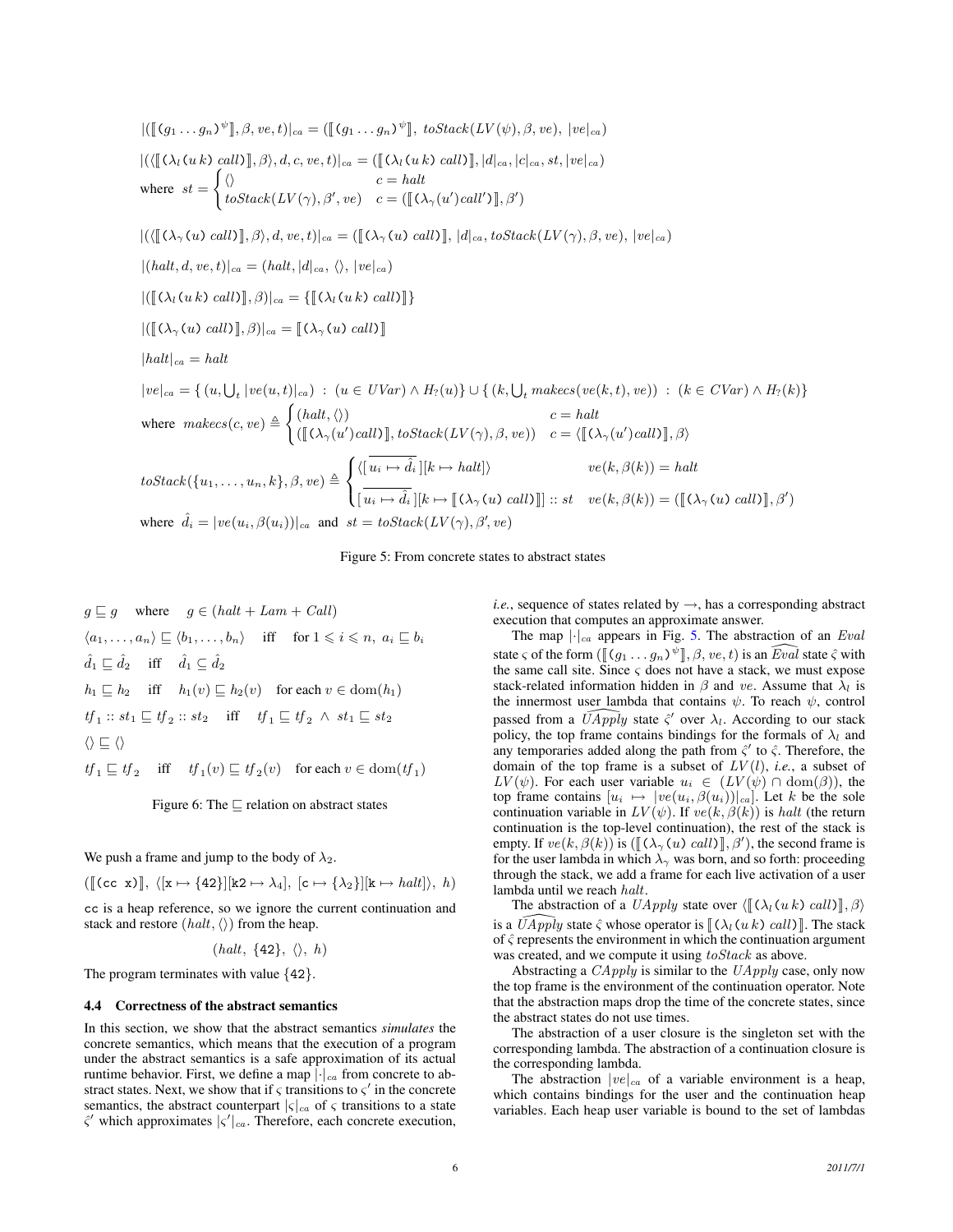of the closures that can flow to it. Each heap continuation variable  $k$  is bound to a set of continuation-stack pairs. For each closure that can flow to  $k$ , we create a pair with the lambda of that closure and the corresponding stack.

The relation  $\hat{\varsigma}_1 \sqsubseteq \hat{\varsigma}_2$  is a partial order on abstract states and can be read as " $\hat{\varsigma}_1$  is more precise than  $\hat{\varsigma}_2$ " (Fig. [6\)](#page-5-2). Tuples are ordered pointwise. Abstract user closures are ordered by inclusion. Two stacks are in  $\sqsubseteq$  iff they have the same length and the corresponding frames are in  $\sqsubseteq$ .

We can now state the simulation theorem. The proof proceeds by case analysis on the concrete transition relation. It can be found in the appendix.

**Theorem 3** (Simulation). *If*  $\varsigma \to \varsigma'$  and  $|\varsigma|_{ca} \sqsubseteq \hat{\varsigma}$ , then there exists  $\hat{\varsigma}'$  such that  $\hat{\varsigma} \leadsto \hat{\varsigma}'$  and  $|\varsigma'|_{ca} \sqsubseteq \hat{\varsigma}'$ .

### <span id="page-6-0"></span>5. Exploring the infinite state space

Pushdown-reachability algorithms, including CFA2, deal with the unbounded stack size by using a dynamic-programming technique called *summarization*. These algorithms work on transition systems whose stack is unbounded, but the rest of the components are bounded. Due to escaping continuations, we also have to deal with infinitely-many heaps.

#### 5.1 Overview of summarization

We start with an informal overview of summarization. Assume that a program is executing and control reaches the entry of a procedure. We start computing inside the procedure. While doing so, we are visiting several program points inside the procedure and possibly calling (and returning from) other procedures. Sometime later, we reach the exit and are about to return to the caller with a result. The intuition behind summarization is that, during this computation, the return point was irrelevant; it influences reachability only after we return to the caller. Consequently, if from a program point  $n$  with an empty stack we can reach a point  $n'$  with stack s', then from n with s we can reach n' with append(s', s).

Let's use summarization to find which nodes of the graph of Fig. [1](#page-1-0) are reachable from node 1. We find reachable nodes by recording *path edges*, *i.e.*, edges whose source is the entry of a procedure and target is some program point in the same procedure. Path edges should not be confused with the edges already present in the graph. They are artificial edges used by the analysis to represent intraprocedural paths, hence the name.

Node 1 goes to 2, so we record the edges  $\langle 1, 1 \rangle$  and  $\langle 1, 2 \rangle$ . From 2 we call app, so we record the call  $\langle 2, 8 \rangle$  and jump to 8. In app, we find path edges  $\langle 8, 8 \rangle$  and  $\langle 8, 9 \rangle$ . We find a new call  $\langle 9, 12 \rangle$  and jump to 12. Inside id, we discover the edges  $\langle 12, 12 \rangle$ ,  $\langle 12, 13 \rangle$  and  $\langle 12, 14 \rangle$ . Edges that go from an entry to an exit, such as  $\langle 12, 14 \rangle$ , are called *summary* edges. We have not been keeping track of the stack, so we use the recorded calls to find the return point. The only call to id is  $(9, 12)$ , so 14 returns to 10 and we find a new edge  $\langle 8, 10 \rangle$ , which leads to  $\langle 8, 11 \rangle$ . We record  $\langle 8, 11 \rangle$  as a summary also. From the call  $\langle 2, 8 \rangle$ , we see that 11 returns to 3, so we record edges  $\langle 1, 3 \rangle$  and  $\langle 1, 4 \rangle$ . Now, we have a new call to app. Reachability inside app does not depend on its calling context. From the summary  $\langle 8, 11 \rangle$ , we know that 4 can reach 5, so we find  $\langle 1, 5 \rangle$ . Subsequently, we find the last two path edges, which are  $\langle 1, 6 \rangle$  and  $\langle 1, 7 \rangle$ .

During the search, we did two kinds of transitions. The first kind includes intraprocedural steps and calls; these transitions do not shrink the stack. The second is function returns, which shrink the stack. Since we are not keeping track of the stack, we find the target nodes of the second kind of transitions in an indirect way, by recording calls and summaries. We show a summarization-based algorithm for CFA2 in section [5.3.](#page-7-0) The next section describes the

<span id="page-6-1"></span>
$$
\widetilde{Eval} = Call \times Stack \times \widetilde{Heap}
$$
\n
$$
\widetilde{UApply} = ULam \times \widetilde{UClos} \times \widetilde{Heap}
$$
\n
$$
\widetilde{Chpply} = \widetilde{CClos} \times \widetilde{UClos} \times \widetilde{Stack} \times \widetilde{Heap}
$$
\n
$$
\widetilde{Frame} = UVar \rightarrow \widetilde{UClos}
$$
\n
$$
\widetilde{Stack} = \widetilde{Frame}
$$
\n
$$
\widetilde{Heap} = UVar \rightarrow \widetilde{UClos}
$$
\n(a) Local domains

<span id="page-6-2"></span> $|(call, st, h)|_{al} = (call, |st|_{al}, |h|_{al})$  $|(ulam, \hat{d}, \hat{c}, st, h)|_{al} = (ulam, \hat{d}, |h|_{al})$  $|(\hat{c}, \hat{d}, st, h)|_{al} = (\hat{c}, \hat{d}, |st|_{al}, |h|_{al})$  $|st|_{al} =$  $\int \emptyset$   $st = \langle \rangle$  $tf \restriction UVar \quad st = tf :: st'$  $|h|_{al} = h \restriction UVar$ 

(b) Abstract to local maps

$$
\tilde{\mathcal{A}}_u(e, \psi, tf, h) \triangleq \begin{cases} \{e\} & \mathit{Lam}_?(e) \\ tf(e) & S_?(\psi, e) \\ h(e) & H_?(\psi, e) \end{cases}
$$

$$
[\widetilde{UEA}] \([\![(f e q)^l]\!], tf, h) \approx (ulam, \hat{d}, h)
$$
  
\n
$$
ulam \in \tilde{A}_u(f, l, tf, h)
$$
  
\n
$$
\hat{d} = \tilde{A}_u(e, l, tf, h)
$$

$$
[\widetilde{UAE}] \([\lbrack (\lambda_l(u k) \; call) \rbrack, \hat{d}, h) \approx (call, [u \mapsto \hat{d}], h')
$$

$$
h'(v) = \begin{cases} h(u) \cup \hat{d} & (v = u) \wedge H_?(u) \\ h(v) & o/w \end{cases}
$$

 $[\widetilde{\text{CEA}}] \left( [\text{Calam } e)^\gamma \right], tf, h) \approx (clam, \hat{d}, tf, h)$ <br> $\hat{d} = \tilde{A}_u(e, \gamma, tf, h)$ 

$$
[\widetilde{CAE}] \([\{(\lambda_{\gamma}(u) \ call \})], \hat{d}, tf, h) \approx (call, tf', h')
$$
  
\n
$$
tf' = tf[u \mapsto \hat{d}]
$$
  
\n
$$
h'(v) = \begin{cases} h(u) \cup \hat{d} & (v = u) \land H_?(u) \\ h(v) & o/w \end{cases}
$$

<span id="page-6-3"></span>(c) Local semantics

Figure 7: Local semantics and relevant definitions

local semantics, which we use in the algorithm for transitions that do not shrink the stack.

### 5.2 Local semantics

Summarization operates on a finite set of program points. Since the abstract state space is infinite, we cannot use abstract states as program points. For this reason, we introduce *local states* (Fig. [7a\)](#page-6-1) and define a map  $|\cdot|_{al}$  from abstract to local states (Fig. [7b\)](#page-6-2).

The local semantics (Fig. [7\)](#page-6-3) describes executions that do not touch the rest of the stack (*i.e.*, executions where functions do not return). A *CEval* state with call site  $[(k \ e)^{\gamma}]$  has no successor in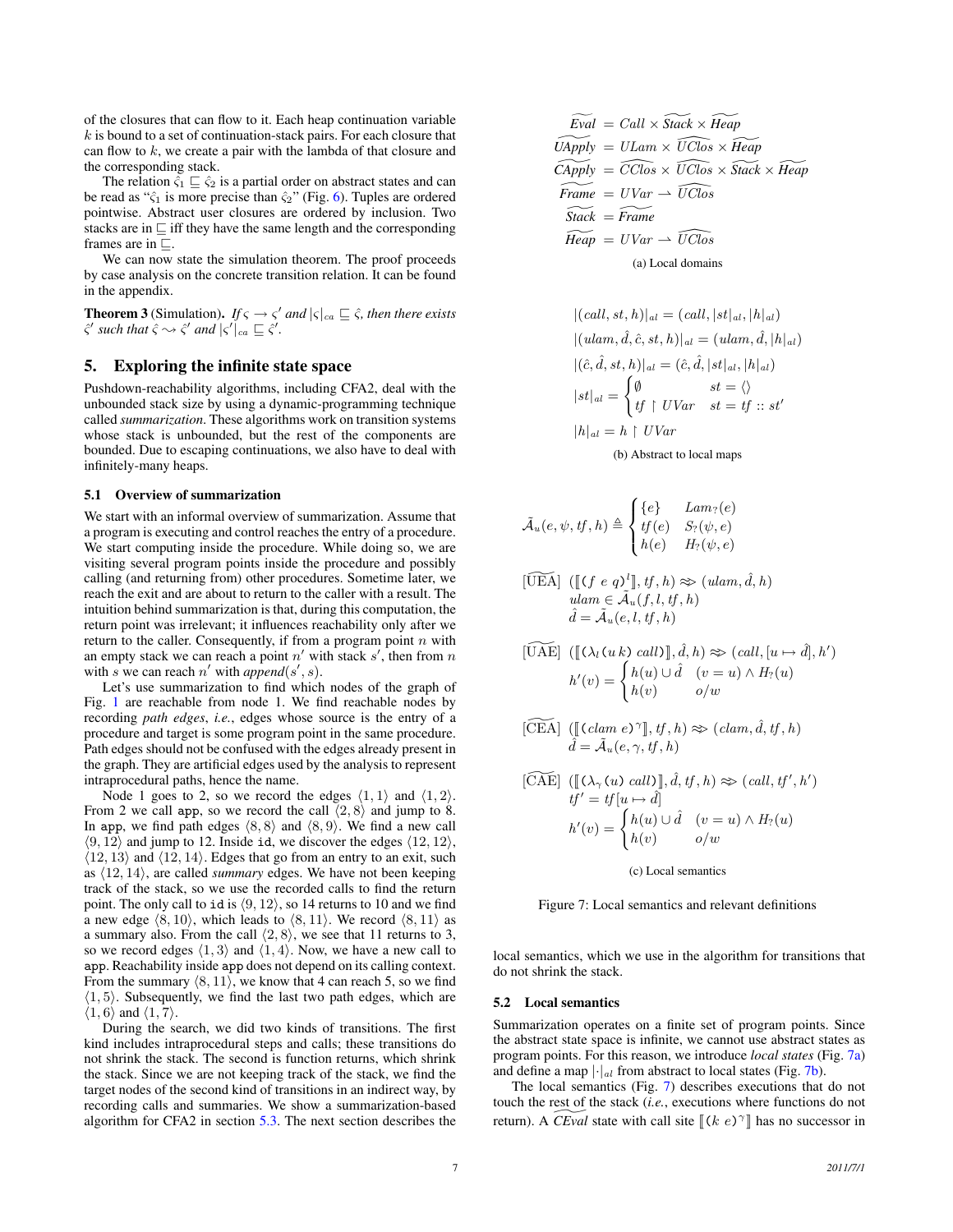this semantics. Since functions do not call their continuations, the local frames and heaps contain only user bindings. Local steps are otherwise similar to abstract steps. Note that there is no provision for first-class control in the local transitions; they are identical to the previous ones [\[21\]](#page-11-2). The metavariable  $\zeta$  ranges over local states. We define the map  $|\cdot|_{cl}$  from concrete to local states to be  $|\cdot|_{al} \circ |\cdot|_{ca}$ .

Summarization distinguishes between different kinds of states: entries, exits, calls, returns and inner states. CPS lends itself naturally to such a categorization. The following definition works for all three state spaces: concrete, abstract and local.

Definition 4 (Classification of states).

- *A* UApply *state is an Entry—control is about to enter the body of a function.*
- *A* CEval *state is an Exit-Ret when the operator is a stack reference—a function is about to return a result to its context.*
- *A* CEval *state is an Exit-Esc when the operator is a heap reference—we are calling a continuation that may have escaped.*
- *A* CEval *state where the operator is a lambda is an Inner state.*
- *A* UEval *state is an Exit-TC when the continuation argument is a variable—at tail calls control does not return to the caller.*
- *A* UEval *state is a Call when the continuation argument is a lambda.*
- *A* CApply *state is a Return if its predecessor is an exit, or an Inner state if its predecessor is also an inner state. Our algorithm does not distinguish between the two kinds of* CApply*s; the difference is just conceptual.*

### <span id="page-7-0"></span>5.3 The CFA2 algorithm

The algorithm for CFA2 appears in Fig. [8.](#page-8-0) Its goal is to compute which local states are reachable from the initial state of a program.

For readers familiar with the previous algorithm: the main addition is the handling of Exit-Esc states (lines 25-33). Escaping continuations also require changes to the handling of entries and tail calls. Entries are now a separate case, instead of together with *CApplys* and inner *CEvals*. Last, the Propagate function takes an extra argument.

*Structure of the algorithm* The algorithm uses a workset W, which contains path edges and summaries to be examined. An edge  $(\tilde{\varsigma}_1, \tilde{\varsigma}_2)$  is an ordered pair of local states. We call  $\tilde{\varsigma}_1$  the *source* and  $\tilde{\varsigma}_2$  the *target* of the edge. At every iteration, we remove an edge from  $W$  and process it, potentially adding new edges in  $W$ . We stop when W is empty.

An edge  $(\tilde{\varsigma}_1, \tilde{\varsigma}_2)$  is a summary when  $\tilde{\varsigma}_1$  is an entry and  $\tilde{\varsigma}_2$  is either an Exit-Ret or an Exit-Esc, not necessarily in the same procedure. Summaries carry an important message: *each continuation that can be passed to*  $\tilde{\varsigma}_1$  *can flow to the operator position of*  $\tilde{\varsigma}_2$ *.* 

The algorithm maintains several sets. The results of the analysis are stored in the set Seen. It contains path edges (from a procedure entry to a state in the same procedure) and summary edges. The target of an edge in Seen is reachable from the source and from the initial state. Summaries are also stored in Summary. Escapes contains Exit-Esc states. If the continuation parameter of a user lambda is a heap variable, entries over that lambda are stored in *EntriesEsc. Final* records final states, *i.e.*, *CApplys* that call halt with a return value for the whole program. Callers contains triples  $\langle \tilde{\varsigma}_1, \tilde{\varsigma}_2, \tilde{\varsigma}_3 \rangle$ , where  $\tilde{\varsigma}_1$  is an entry,  $\tilde{\varsigma}_2$  is a call in the same procedure and  $\tilde{\varsigma}_3$  is the entry of the callee. TCallers contains triples  $\langle \tilde{\varsigma}_1, \tilde{\varsigma}_2, \tilde{\varsigma}_3 \rangle$ , where  $\tilde{\varsigma}_1$  is an entry,  $\tilde{\varsigma}_2$  is a tail call in the same procedure and  $\tilde{\varsigma}_3$  is the entry of the callee. The initial state  $\mathcal{I}(pr)$ is defined as  $|\mathcal{I}(pr)|_{cl}$ . The helper function  $succ(\tilde{\zeta})$  returns the successor(s) of  $\tilde{\varsigma}$  according to the local semantics.

*Summaries for first-class continuations* Perhaps surprisingly, even though continuations can escape to the heap in the abstract semantics, we do not need continuations in the local heap. We can handle escaping continuations with summaries. Consider the ex-ample from section [4.3.](#page-3-0) When control reaches  $[(cc x)]$ , we want to find which continuation flows to cc. We know that  $def_\lambda$  (cc) is  $\lambda_1$ . By looking at the single  $\bar{U}$ Apply over  $\lambda_1$ , we find that halt flows to cc. This suggests that, for escaping continuations, we need summaries of the form  $(\tilde{\varsigma}_1, \tilde{\varsigma}_2)$  where  $\tilde{\varsigma}_2$  is an Exit-Esc over a call site  $\llbracket (k \ e)^\gamma \rrbracket$  and  $\zeta_1$  is an entry over  $\det_{\lambda}(k)$ .

*Edge processing* Each edge  $(\tilde{\varsigma}_1, \tilde{\varsigma}_2)$  is processed in one of six ways, depending on  $\tilde{\varsigma}_2$ . If  $\tilde{\varsigma}_2$  is a return or an inner state (line 12), then its successor  $\tilde{\varsigma}_3$  is a state in the same procedure. Since  $\tilde{\varsigma}_2$  is reachable from  $\tilde{\varsigma}_1$ ,  $\tilde{\varsigma}_3$  is also reachable from  $\tilde{\varsigma}_1$ . If we have not already recorded the edge  $(\tilde{\varsigma}_1, \tilde{\varsigma}_3)$ , we do it now (line 44).

If  $\zeta_2$  is a call (line 14) then  $\zeta_3$  is the entry of the callee, so we propagate  $(\tilde{\varsigma}_3, \tilde{\varsigma}_3)$  instead of  $(\tilde{\varsigma}_1, \tilde{\varsigma}_3)$  (line 16). Also, we record the call in *Callers*. If an exit  $\zeta_4$  is reachable from  $\zeta_3$ , it should return to the continuation born at  $\tilde{\varsigma}_2$  (line 18). The function Update is responsible for computing the return state. We find the return value  $\tilde{d}$  by evaluating the expression  $e_4$  passed to the continuation (lines 48-49). Since we are returning to  $\lambda_{\gamma_2}$ , we must restore the environment of its creation, which is  $tf_2$  (possibly with stack filtering, line 50). The new state  $\tilde{\varsigma}$  is the corresponding return of  $\tilde{\varsigma}_2$ , so we propagate  $(\tilde{\varsigma}_1, \tilde{\varsigma})$  (lines 51-52).

If  $\zeta_2$  is an Exit-Ret and  $\zeta_1$  is the initial state (lines 19-20), then  $\tilde{\varsigma}_2$ 's successor is a final state (lines 53-54). If  $\tilde{\varsigma}_1$  is some other entry, we record the edge in Summary and pass the result of  $\tilde{\varsigma}_2$  to the callers of  $\tilde{\varsigma}_1$  (lines 22-23). Last, consider the case of a tail call  $\tilde{\varsigma}_4$  to  $\tilde{\varsigma}_1$  (line 24). No continuation is born at  $\tilde{\varsigma}_4$ . Thus, we must find where  $\tilde{\varsigma}_3$  (the entry that led to the tail call) was called from. Then again, all calls to  $\tilde{\varsigma}_3$  may be tail calls, in which case we keep searching further back in the call chain to find a return point. We do the backward search by transitively adding a cross-procedure summary from  $\tilde{\varsigma}_3$ to  $\tilde{\varsigma}_2$ .

Let  $\zeta_2$  be an Exit-Esc over a call site  $[(k \ e)^\gamma]$  (line 25). Its predecessor  $\tilde{\zeta}'$  is an entry or a *CApply*. To reach  $\tilde{\zeta}_2$ , the algorithm must go through  $\zeta'$ . Hence, the first time the algorithm sees  $\zeta_2$  is at line 7 or 13, which means that  $\tilde{\zeta}_1$  is an entry over  $iu_\lambda([\kappa e)^\gamma])$ <br>and  $(\tilde{\zeta}_1, \tilde{\zeta}_2)$  is not in *Summary* Thus, the test at line 26 is true. We and  $(\tilde{\varsigma}_1, \tilde{\varsigma}_2)$  is not in *Summary*. Thus, the test at line 26 is true. We record  $\tilde{\varsigma}_2$  in *Escapes*. We also create summaries from entries over  $def_{\lambda}(k)$  to  $\tilde{\varsigma}_2$ , in order to find which continuations can flow to k. We make sure to put these summaries in *Summary* (line 29), so that when they are examined, the test at line 26 is false.

When  $\tilde{\varsigma}_2$  is examined again, this time  $(\tilde{\varsigma}_1, \tilde{\varsigma}_2)$  is in Summary. If  $\tilde{\varsigma}_1$  is the initial state,  $\tilde{\varsigma}_2$  can call *halt* and transition to a final state (line 30). Otherwise, we look for calls to  $\tilde{\varsigma}_1$  to find continuations that can be called at  $\tilde{\varsigma}_2$  (line 32). If there are tail calls to  $\tilde{\varsigma}_1$ , we propagate summaries transitively (line 33).

If  $\tilde{\varsigma}_2$  is an entry over  $[(\lambda_l(u k) \cal{H})]$ , its successor  $\tilde{\varsigma}_3$  is a state in the same procedure, so we propagate  $(\tilde{\varsigma}_1, \tilde{\varsigma}_3)$  (lines 6-7). If k is a heap variable (lines 8-9), we put  $\tilde{\varsigma}_2$  in *EntriesEsc* (so that it can be found from line 29). Also, if we have seen Exit-Esc states that call k, we create summaries from  $\tilde{\varsigma}_2$  to those states (line 11).

If  $\tilde{\varsigma}_2$  is a tail call (line 34), we find its successors and record the call in TCallers (lines 35-37). If a successor of  $\tilde{\varsigma}_2$  goes to an exit, we propagate a cross-procedure summary transitively (line 41). Moreover, if  $\tilde{\zeta}_4$  is an Exit-Esc, we want to make sure that  $(\tilde{\zeta}_1, \tilde{\zeta}_4)$ is in Summary when it is examined. We cannot call Propagate with true at line 41 because we would be mutating *Summary* while iterating over it. Instead, we use a temporary set which we unite with *Summary* after the loop (line 42).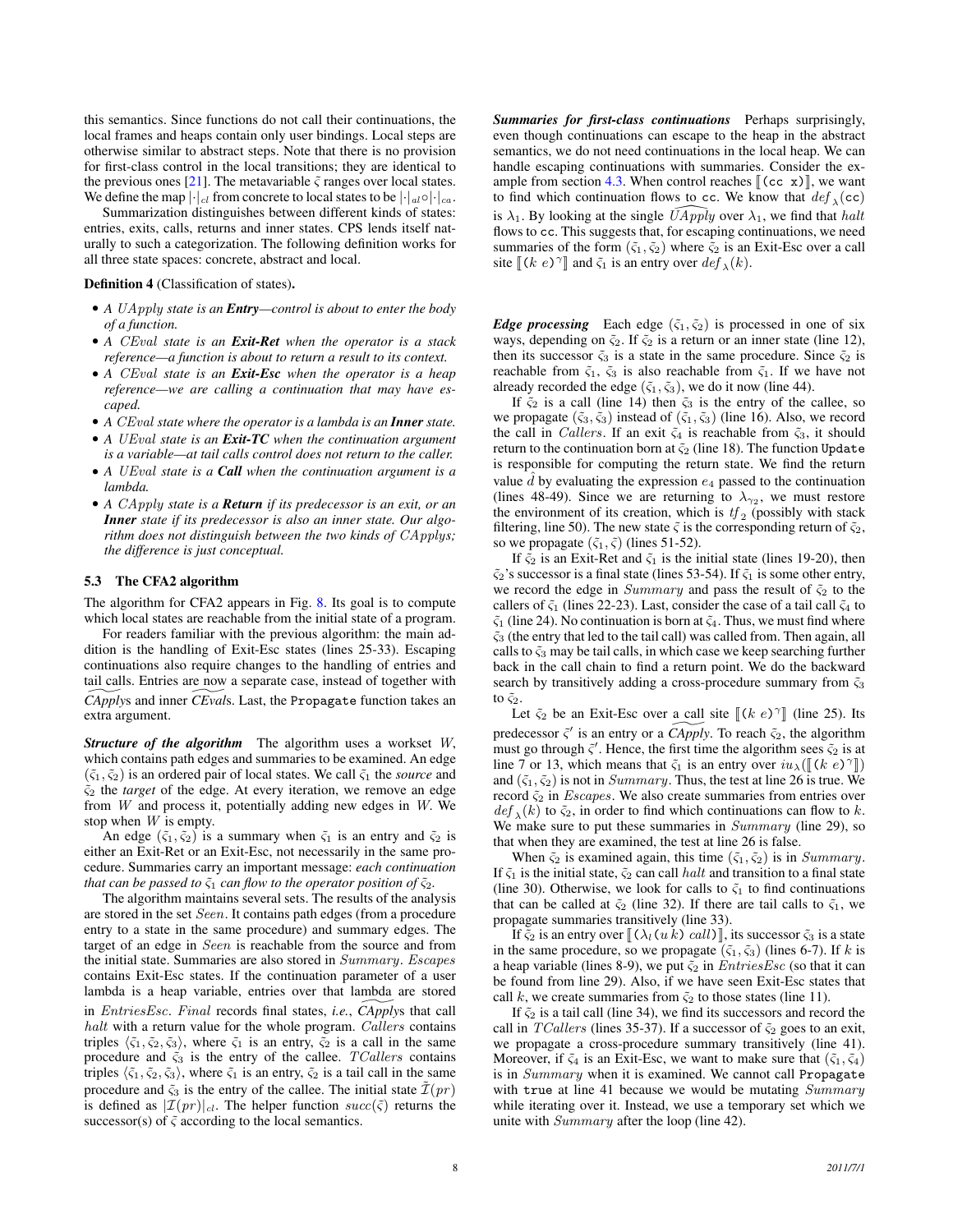```
01 Summary, Callers, TCallers, EntriesEsc, Escapes, Final ←− ∅
02 Seen, W \longleftarrow {\{\{\mathcal{I}(pr), \ \mathcal{I}(pr)\}\}}<br>03 while W \neq \emptysetwhile W \neq \emptyset04 remove (\tilde{\varsigma}_1, \tilde{\varsigma}_2) from W05 switch \tilde{\varsigma}_206 case \tilde{\varsigma}_2 of Entry
07 for the \tilde{\varsigma}_3 in succ(\tilde{\varsigma}_2), Propagate(\tilde{\varsigma}_1, \tilde{\varsigma}_3, false)
08 \tilde{\varsigma}_2 of the form ([\![ (\lambda_l(u k) \; call ) ]\!], \; \tilde{d}, \; h)<br>09 if H_? (k) then
                            if H_?(k) then
10 insert \tilde{\varsigma}_2 in EntriesEsc11 for each \tilde{\varsigma}_3 in Escapes that calls k, Propagate(\tilde{\varsigma}_2, \tilde{\varsigma}_3, true)
12 case \tilde{\varsigma}_2 of CApply, Inner-CEval
13 for the \tilde{\varsigma}_3 in succ(\tilde{\varsigma}_2), Propagate(\tilde{\varsigma}_1, \tilde{\varsigma}_3, false)
14 case \tilde{\zeta}_2 of Call<br>15 for each \tilde{\zeta}_3 in
                            for each \tilde{\varsigma}_3 in succ(\tilde{\varsigma}_2)16 Propagate(\tilde{\zeta}_3, \tilde{\zeta}_3, \tilde{\zeta}_4)17 insert (\tilde{\varsigma}_1, \tilde{\varsigma}_2, \tilde{\varsigma}_3) in Callers
18 for each (\tilde{\zeta}_3, \tilde{\zeta}_4) in Summary, Update(\tilde{\zeta}_1, \tilde{\zeta}_2, \tilde{\zeta}_3, \tilde{\zeta}_4)<br>19 case \tilde{\zeta}_2 of Exit-Bet
                        case \tilde{\varsigma}_2 of Exit-Ret
20 if \tilde{\zeta}_1 = \tilde{\mathcal{I}}(pr) then Final(\tilde{\zeta}_2)
21 else<br>22 in:
22 insert (\tilde{\varsigma}_1, \tilde{\varsigma}_2) in Summary<br>23 for each (\tilde{\varsigma}_3, \tilde{\varsigma}_4, \tilde{\varsigma}_1) in Cal
23 for each (\tilde{\varsigma}_3, \tilde{\varsigma}_4, \tilde{\varsigma}_1) in Callers, Update(\tilde{\varsigma}_3, \tilde{\varsigma}_4, \tilde{\varsigma}_1, \tilde{\varsigma}_2)<br>24 for each (\tilde{\varsigma}_3, \tilde{\varsigma}_4, \tilde{\varsigma}_1) in TCallers, Propagate(\tilde{\varsigma}_3, \tilde{\varsigma}_2, \tilde{\varsigma}_2)24 for each (\tilde{\varsigma}_3, \tilde{\varsigma}_4, \tilde{\varsigma}_1) in TCallers, Propagate(\tilde{\varsigma}_3, \tilde{\varsigma}_2, false)<br>25 case \tilde{\varsigma}_2 of Exit-Esc
                        case \tilde{\varsigma}_2 of Exit-Esc
26 if (\tilde{\varsigma}_1, \tilde{\varsigma}_2) not in Summary then
27 insert \tilde{\varsigma}_2 in Escapes
 28 \tilde{\varsigma}_2 of the form ([\hat{k} \ e)^\gamma], \ tf, \ h)<br>29 for each \tilde{\varsigma}_2 in Entries Esc over
 29 for each \tilde{\varsigma}_3 in EntriesEsc over def_{\lambda}(k), Propagate(\tilde{\varsigma}_3, \tilde{\varsigma}_2, true)
30 else if \tilde{\varsigma}_1 = \tilde{\mathcal{I}}(pr) then Final(\tilde{\varsigma}_2)
31 else
32 for each (\tilde{\varsigma}_3, \tilde{\varsigma}_4, \tilde{\varsigma}_1) in Callers, Update(\tilde{\varsigma}_3, \tilde{\varsigma}_4, \tilde{\varsigma}_1, \tilde{\varsigma}_2)33 for each (\tilde{\varsigma}_3, \tilde{\varsigma}_4, \tilde{\varsigma}_1) in TCallers, Propagate(\tilde{\varsigma}_3, \tilde{\varsigma}_2, true)
34 case \tilde{\varsigma}_2 of Exit-TC<br>35 for each \tilde{\varsigma}_3 in su35 for each \tilde{\varsigma}_3 in succ(\tilde{\varsigma}_2)<br>36 Propagate(\tilde{\varsigma}_3, \tilde{\varsigma}_3, fa
                                 Propagate(\tilde{\varsigma}_3, \ \tilde{\varsigma}_3, \false)
37 insert (\tilde{\zeta}_1, \tilde{\zeta}_2, \tilde{\zeta}_3) in TCallers38 S ← \emptyset<br>39 for each
39 for each (\tilde{\varsigma}_3, \tilde{\varsigma}_4) in Summary<br>40 insert (\tilde{\varsigma}_1, \tilde{\varsigma}_4) in S
                                     insert (\tilde{\varsigma}_1, \ \tilde{\varsigma}_4) in S
41 Propagate(\tilde{\zeta}_1, \tilde{\zeta}_4, false)
42 Summary ← Summary ∪ S
              Propagate(\tilde{\varsigma}_1, \tilde{\varsigma}_2, esc) \triangleq43 if esc then insert (\tilde{\zeta}_1, \tilde{\zeta}_2) in Summary<br>44 if (\tilde{\zeta}_1, \tilde{\zeta}_2) not in Seen then insert (\tilde{\zeta}_1, \tilde{\zeta}_2)if (\tilde{\zeta}_1, \tilde{\zeta}_2) not in Seen then insert (\tilde{\zeta}_1, \tilde{\zeta}_2) in Seen and W
              Update(\tilde{\varsigma}_1, \tilde{\varsigma}_2, \tilde{\varsigma}_3, \tilde{\varsigma}_4) \triangleq45 \tilde{\varsigma}_1 of the form (\llbracket (\lambda_{l_1}(u_1 k_1) \cal{L}_l \rrbracket), \hat{d}_1, h_1)<br>46 \tilde{\varsigma}_2 of the form (\llbracket (f \in \Omega_{\infty}(u_2) \cal{L}_l \rrbracket))^{l_2}, t
 46 \tilde{\varsigma}_2 of the form (\llbracket (f \ e_2 \ (\lambda_{\gamma_2} \ (u_2) \ call_2))^{l_2} \rrbracket, \ tf_2, \ h_2)47 \tilde{\varsigma}_3 of the form (\llbracket (\lambda_{l_3} (u_3 k_3) \cal{u}_3] \rrbracket, \hat{d}_3, h_2)<br>48 \tilde{\varsigma}_4 of the form (\llbracket (k_4 e_4)^{\gamma_4} \rrbracket, tf_4, h_4)48 \tilde{\zeta}_4 of the form \left( \begin{bmatrix} k_4 & e_4 \end{bmatrix}^{\gamma_4} \right], tf_4, h_449 \hat{d} \longleftarrow \tilde{\mathcal{A}}_u(e_4, \gamma_4, tf_4, h_4)50 tf \longleftarrow \begin{cases} tf_2[f \mapsto \{[\lbrack (\lambda_{l_3}(u_3 k_3) \; call_3)]\}\rbrack & S_7(l_2, f) \; \forall \; Lam_7(f) \; \; \; & H_7(l_2, f) \; \forall \; Lam_7(f) \end{cases}51 \tilde{\varsigma} \leftarrow [[(\lambda_{\gamma_2}(u_2) \text{ call}_2)], \hat{d}, \text{ tf}, \text{ h}_4]<br>52 Propagate(\tilde{\varsigma}_1, \tilde{\varsigma}, false)
                  Propagate(\tilde{\varsigma}_1, \tilde{\varsigma}, false)
              Final(\tilde{\varsigma}) \triangleq53 \zeta of the form ([\& (k e)^{\gamma}], \& f, \& h)54 insert (halt, \tilde{\mathcal{A}}_u(e, \gamma, tf, h), \emptyset, h) in Final
```
<span id="page-8-0"></span>Figure 8: CFA2 workset algorithm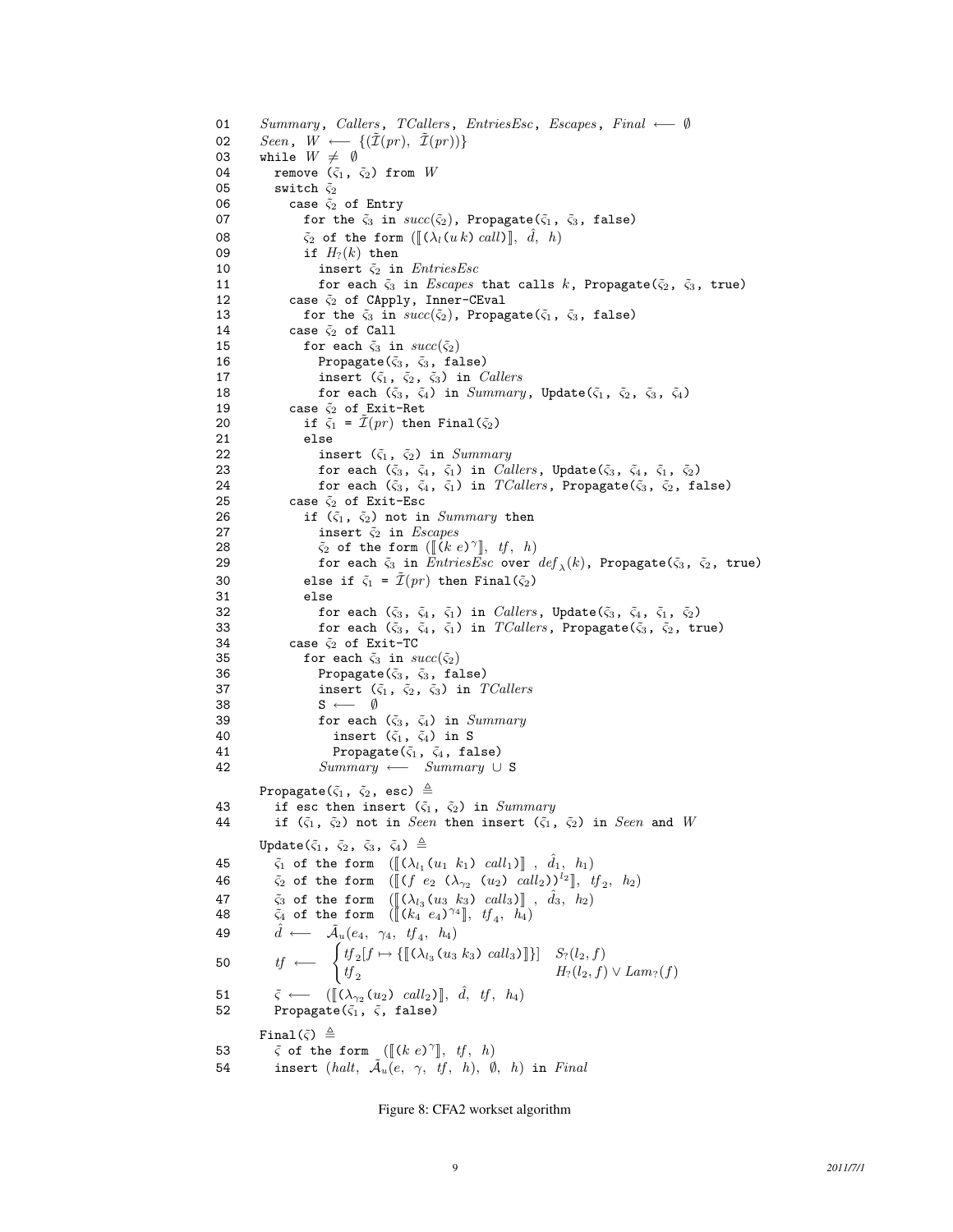## <span id="page-9-0"></span>5.4 Soundness

The local state space is finite, so there are finitely many path and summary edges. We record edges as seen when we insert them in  $W$ , which ensures that no edge is inserted in  $W$  twice. Therefore, the algorithm always terminates.

We obviously cannot visit an infinite number of abstract states. To establish soundness, we relate the results of the algorithm to the abstract semantics: we show that if a state  $\hat{\zeta}$  is reachable from  $\mathcal{I}(pr)$ , then the algorithm visits  $|\hat{\zeta}|_{al}$  (*cf.* theorem [8\)](#page-9-2).

First-class continuations create an intricate call/return structure, which complicates reasoning about soundness. When calls and returns nest properly, an execution path can be decomposed so that for each state  $\hat{\zeta}$ , we can uniquely identify another state  $\hat{\zeta}'$  as the entry of the procedure that contains  $\hat{\zeta}$  [\[16\]](#page-11-1). When we add tail calls into the mix, unique decomposition is still possible [\[22\]](#page-11-16).

However, in the presence of first-class control, a state can belong to *more than one* procedure. For instance, suppose we want to find the entry of the procedure containing  $\hat{\zeta}$  in the following path

$$
\hat{\mathcal{I}}(pr) \leadsto^* \hat{\varsigma}_c \leadsto \hat{\varsigma}_e \leadsto^* \hat{\varsigma}_c' \leadsto \hat{\varsigma}_e' \leadsto^* \hat{\varsigma}' \leadsto \hat{\varsigma}
$$

where  $\hat{\zeta}'$  is an Exit-Esc over  $[(k e)^{\gamma}]$ ,  $\hat{\zeta}_e$  and  $\hat{\zeta}'_e$  are entries over  $def (k) \hat{\zeta}$  and  $\hat{\zeta}'$  are calls. The two entries have the form  $def_{\lambda}(k)$ ,  $\hat{\zeta}_c$  and  $\hat{\zeta}'_c$  are calls. The two entries have the form

$$
\hat{\zeta}_e = (def_\lambda(k), \hat{d}, \hat{c}, st, h)
$$
  

$$
\hat{\zeta}'_e = (def_\lambda(k), \hat{d}', \hat{c}', st', h')
$$

Both  $\hat{c}$  and  $\hat{c}'$  can flow to k and we can call either at  $\hat{\varsigma}'$ . If we choose to restore  $\hat{c}$  and st then  $\hat{\varsigma}$  is in the same procedure as  $\hat{\varsigma}_c$ . If we restore  $\hat{c}'$  and  $st'$ ,  $\hat{\varsigma}$  is in the same procedure as  $\hat{\varsigma}'_c$ . However, it is possible that  $\hat{c} = \hat{c}'$  and  $st = st'$ , in which case  $\hat{\varsigma}$  belongs to two procedures. Unique decomposition no longer holds.

For this reason, we now define a set of corresponding entries for each state, instead of a single entry [\[21\]](#page-11-2).

### <span id="page-9-4"></span>Definition 5 (Corresponding Entries).

Let  $p \equiv \hat{\zeta}_e \leadsto^* \hat{\zeta}$  where  $\hat{\zeta}_e$  *is an entry. We define*  $CE_p(\hat{\zeta})$  *to be the smallest set such that:*

- *if*  $\hat{\varsigma}$  *is an entry,*  $CE_p(\hat{\varsigma}) = {\hat{\varsigma}}$
- *if*  $p \equiv \hat{\zeta}_e \leadsto^* \hat{\zeta}_1 \leadsto^+ \hat{\zeta}, \hat{\zeta}$  *is an Exit-Esc over*  $[(k \ e)^\gamma], \hat{\zeta}_1$  *is*<br>an entry over def  $(k)$ , then  $\hat{\zeta}_e \in CF$   $(\hat{\zeta})$ *an entry over*  $\deg_{\lambda}(k)$ *, then*  $\hat{\varsigma}_1 \in CE_p(\hat{\varsigma})$ *.*
- *if*  $p \equiv \hat{\zeta}_e \leadsto^* \hat{\zeta}_1 \leadsto \hat{\zeta}$ ,  $\hat{\zeta}$  *is neither an entry nor an Exit-Esc*,  $\hat{\zeta}_1$  *is neither an Exit-Ret nor an Exit-Esc, then*  $CE_p(\hat{\varsigma}) = CE_p(\hat{\varsigma}_1)$ *.*
- *if*  $p \equiv \hat{\zeta}_e \leadsto^* \hat{\zeta}_1 \leadsto \hat{\zeta}_2 \leadsto^* \hat{\zeta}_3 \leadsto^+ \hat{\zeta}_4 \leadsto \hat{\zeta}, \hat{\zeta}$  *is a*  $\widehat{CApply}$  *of the form*  $(\hat{c}, \hat{d}, st, h)$ *,*  $\hat{\varsigma}_4$  *is an Exit-Esc,*  $\hat{\varsigma}_3 \in CE_p(\hat{\varsigma}_4)$  *and has*  $\hat{d}$  *the form*  $($ *ulam*,  $\hat{d}'$ ,  $\hat{c}$ ,  $st$ ,  $h'$ ),  $\hat{c}_2 \in CE^*_p(\hat{c}_3)$ ,  $\hat{c}_1$  *is a Call, then*  $CE_p(\hat{\varsigma}_1) \subseteq CE_p(\hat{\varsigma}).$
- *if*  $p \equiv \hat{\zeta}_e \leadsto^* \hat{\zeta}_1 \leadsto \hat{\zeta}_2 \leadsto^+ \hat{\zeta}_3 \leadsto \hat{\zeta}$ ,  $\hat{\zeta}$  *is a*  $\widehat{CApply$ *,*  $\hat{\zeta}_3$  *is an Exit-Ret,*  $\hat{\zeta}_2 \in CE_p^*(\hat{\zeta}_3)$ ,  $\hat{\zeta}_1$  *is a Call, then*  $CE_p(\hat{\zeta}_1) \subseteq CE_p(\hat{\zeta})$ *.*

For each state  $\hat{\varsigma}$ , we also define  $CE_p^*(\hat{\varsigma})$  to be the set of entries that can reach an entry in  $CE_p(\hat{\zeta})$  through tail calls.

<span id="page-9-5"></span>**Definition 6.** Let  $p \equiv \hat{\zeta}_e \leadsto^* \hat{\zeta}$  where  $\hat{\zeta}_e$  is an entry. We define  $CE_p^*(\hat{\varsigma})$  to be the smallest set such that:

- $CE_p(\hat{\varsigma}) \subseteq CE_p^*(\hat{\varsigma})$
- *if*  $p \equiv \hat{\zeta}_e \leadsto^* \hat{\zeta}_1 \leadsto \hat{\zeta}_2 \leadsto^* \hat{\zeta}, \hat{\zeta}_2 \in CE_p(\hat{\zeta}), \hat{\zeta}_1$  *is a Tail Call, then*  $CE_p^*(\hat{\varsigma}_1) \subseteq CE_p^*(\hat{\varsigma})$ *.*

<span id="page-9-3"></span>Note that if  $\hat{\zeta}$  is an Exit-Esc over  $[(k \epsilon)^{\gamma}]$ , a procedure that that the  $\hat{\zeta}$  has an entry  $\hat{\zeta}'$  over  $\hat{y}_k$ ,  $([[(k \epsilon)^{\gamma}])$ . Thus  $\hat{\zeta}'$  is not in contains  $\hat{\zeta}$  has an entry  $\hat{\zeta}'$  over  $iu_\lambda([\![}\tilde{k}\;e)^\gamma]\!]$ ). Thus,  $\hat{\zeta}'$  is not in  $CE(\hat{\zeta})$  because  $iu_\lambda([\![}\tilde{k}\;e)^\gamma]\!]$ )  $\neq$  def  $(\hat{k})$ . For all other states  $CE_p(\hat{\zeta})$  because  $iu_{\lambda}(\llbracket (k \ e)^\gamma \rrbracket) \neq det \{ k \}$ . For all other states,<br>*CE (ĉ*) is the set of entries of procedures that contain  $\hat{\zeta}$ . The  $CE_p(\hat{\varsigma})$  is the set of entries of procedures that contain  $\hat{\varsigma}$ . The following lemma relates the stack of a state with the stacks of its corresponding entries.

# Lemma 7.

Let  $p \equiv \hat{\mathcal{I}}(pr) \rightsquigarrow^* \hat{\varsigma}$  where  $\hat{\varsigma} \equiv (\ldots, st, h)$ .

- *1. If*  $\hat{\zeta}$  *is a final state then*  $CE_p(\hat{\zeta}) = \emptyset$ *.*
- *2. If*  $\hat{\varsigma}$  *is an entry then*  $CE_p(\hat{\varsigma}) \neq \emptyset$ *. (Thus,*  $CE_p^*(\hat{\varsigma}) \neq \emptyset$ *.)* Let  $\hat{\zeta}_e \in CE_p^*(\hat{\zeta})$ , of the form  $(ulam, \hat{d}, \hat{c}, s t_e, h_e)$ . Then,  $st = st_e$  *and the continuation argument of*  $\hat{\varsigma}$  *is*  $\hat{c}$ *.*
- *3. If*  $\hat{\zeta}$  *is an Exit-Esc then its stack is not empty and*  $CE_p(\hat{\zeta}) \neq \emptyset$ *. (We do not assert anything about the stack change between a state in*  $CE_p^*(\hat{\varsigma})$  *and*  $\hat{\varsigma}$ *, it can be arbitrary.*)
- *4. If*  $\hat{\varsigma}$  *is none of the above then*  $CE_p(\hat{\varsigma}) \neq \emptyset$ *. Let*  $\hat{\zeta}_e = (\llbracket (\lambda_l(u k) \, \text{call}) \rrbracket, \hat{d}, \hat{c}, st_e, h_e).$ *If*  $\hat{\zeta}_e \in (\overline{CE}^*_p(\hat{\zeta}) \setminus \overline{CE}_p(\hat{\zeta}))$  then • *there is a frame tf such that*  $st \equiv tf :: st_e$ .
	- there is a variable k' such that  $tf(k') = \hat{c}$ .

*If*  $\hat{\zeta}_e \in \widehat{CE}_p(\hat{\zeta})$  *then there is a frame tf such that*  $st \equiv tf::st_e$ ,  $dom(tf) \subseteq LV(l), tf(u) \sqsubseteq \hat{d}, tf(k) = \hat{c}$ .

The proof of lemma [7](#page-9-3) proceeds by induction on the length of the path  $p$ . We now state the soundness theorem. Its proof and the proof of lemma [7](#page-9-3) can be found in the appendix.

### <span id="page-9-2"></span>Theorem 8 (Soundness).

If  $p \equiv \hat{\mathcal{I}}(pr) \leadsto^* \hat{\varsigma}$  then, after summarization:

- *If*  $\hat{\varsigma}$  *is a final state then*  $|\hat{\varsigma}|_{al} \in Final$
- If  $\hat{\zeta}$  is not final and  $\hat{\zeta}' \in CE_p(\hat{\zeta})$  then  $(|\hat{\zeta}'|_{al}, |\hat{\zeta}|_{al}) \in Seen$
- If  $\hat{\zeta}$  is an Exit-Ret or Exit-Esc and  $\hat{\zeta}' \in CE_p^*(\hat{\zeta})$  then  $(|\hat{\zeta}'|_{al}, |\hat{\zeta}|_{al}) \in Seen$

CFA2 without first-class control is complete, which means that there is no loss in precision when going from abstract to local states [\[22\]](#page-11-16). The algorithm of Fig. [8](#page-8-0) is not complete; it may compute flows that never happen in the abstract semantics.

(define esc  $(\lambda(f\ cc)\ (f\ (\lambda(x\ k)\ (cc\ x))\ cc)))$ 

$$
\begin{array}{c}(\text{esc }(\lambda_1(\text{v1 k1}) \ (\text{v1 "foo" k1}))\\(\lambda(\text{a}) \ (halt \ \text{a})))\end{array}
$$

$$
(\text{esc } (\lambda_2(\nu 2 k2) (k2 \text{ "bar"))})
$$

$$
(\lambda(b) (halt b)))
$$

In this program, esc is the CPS translation of call/cc. The two user functions  $\lambda_1$  and  $\lambda_2$  expect a reified continuation as their first argument;  $\lambda_1$  uses that continuation and  $\lambda_2$  does not. The abstract semantics finds that {"foo"} flows to a and {"bar"} flows to b.

However, the workset algorithm thinks that that  $\{``foo''', "bar''\}$ flows to b. At the second call to esc, it connects the entry to the Exit-Esc state over  $[(cc x)]$  at line 11, which is a spurious flow.

### <span id="page-9-1"></span>5.5 Various approaches to downward continuations

In RCPS, the general form of a user lambda that binds a heap continuation variable is

$$
(\lambda_1(u \ k) \ (\ldots (\lambda_2(u2 \ k2) \ (\ldots (k \ e)^{\gamma} \ \ldots)) \ \ldots))
$$

where  $\lambda_1$  contains a user lambda  $\lambda_2$ , which in turn contains a heap reference to k in operator position.

During execution, if a closure over  $\lambda_2$  escapes upward, merging of continuations at  $[(k e)^{\gamma}]$  is unavoidable. However, when  $\lambda_2$  is not passed unward, the abstract semantics still merges at  $[(k e)^{\gamma}]$ not passed upward, the abstract semantics still merges at [(k e)<sup>γ</sup>].<br>A natural question to ask is how precise can CEA2 be for downward A natural question to ask is how precise can CFA2 be for downward continuations, either exception handlers or continuations captured by call/cc that never escape. In both cases, we can avoid merging.

In section [2.4,](#page-1-2) we saw how the JavaScript implementation of CFA2 handles exception throws precisely. Another way to achieve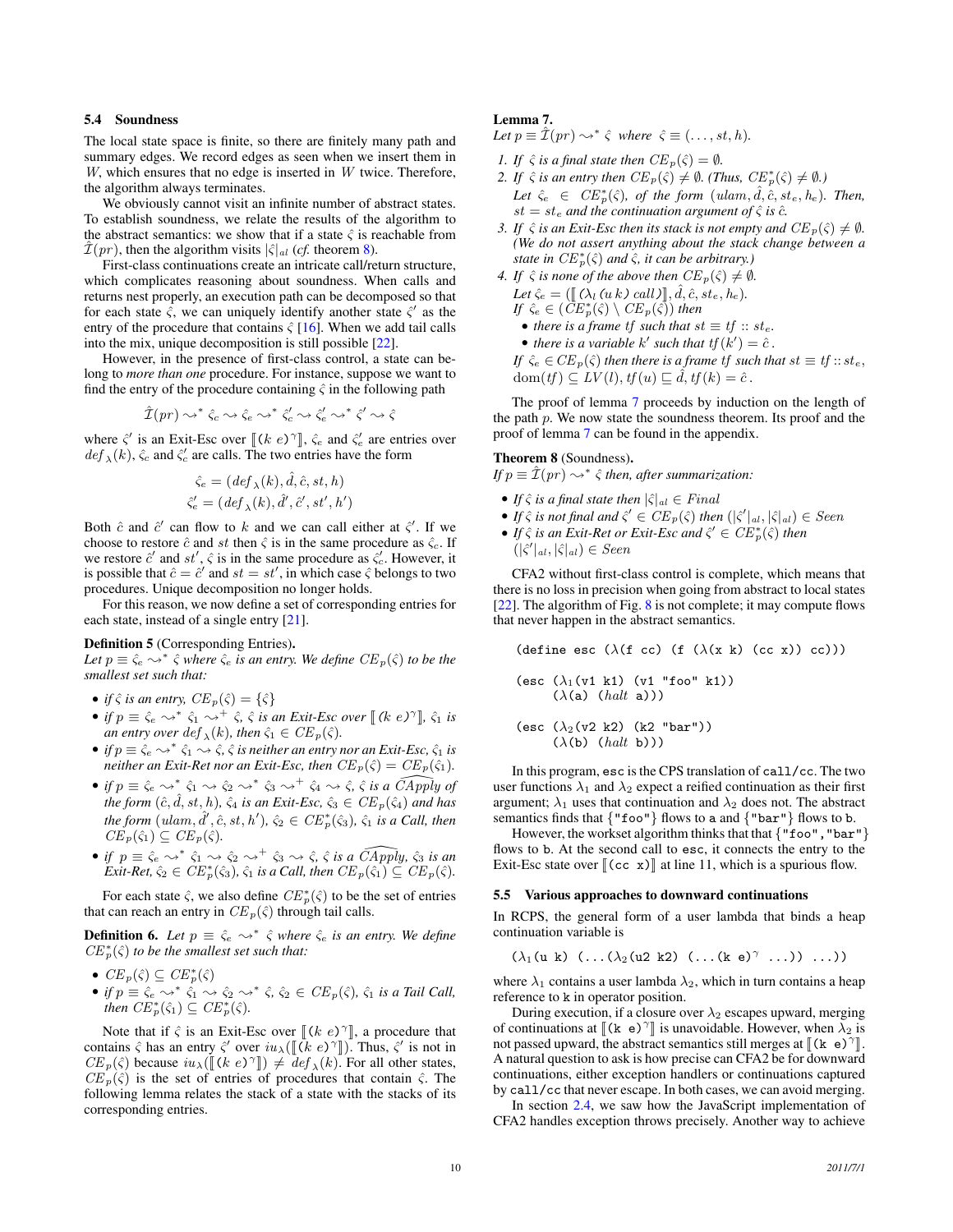this is by uniformly passing two continuations to each user function, the current continuation and an exception handler [\[5\]](#page-11-6). Consider a user lambda  $[(\lambda(u \ k1 \ k2) (\dots (k2 \ e)^{\gamma} \dots)]]$  where  $S_0(\alpha \ k2)$  holds. Every Exit Ret over  $[(k2 \ e)^{\gamma}]$  is an exception  $S_2(\gamma, k2)$  holds. Every Exit-Ret over  $[(k2 e)^{\gamma}]$  is an exception<br>throw. The handler continuation lives somewhere on the stack. To throw. The handler continuation lives somewhere on the stack. To find it, we propagate transitive summaries for calls, like we do for tail calls. When the algorithm finds an edge  $(\tilde{\zeta}_1, \tilde{\zeta}_2)$  where  $\tilde{\zeta}_2$  is an Exit-Ret over  $[(k2 e)^{\gamma}]$ , it searches in *Callers* for a triple  $(\tilde{c}, \tilde{c}, \tilde{c})$ . If the second continuation argument of  $\tilde{c}$ , is a lambda  $(\tilde{\varsigma}_3, \tilde{\varsigma}_4, \tilde{\varsigma}_1)$ . If the second continuation argument of  $\tilde{\varsigma}_4$  is a lambda, we have found a handler. If not, we propagate a summary  $(\tilde{\varsigma}_3, \tilde{\varsigma}_2)$ , which has the effect of looking for a handler deeper in the stack. Note that the algorithm must keep these new summaries separate from the other summaries, to not confuse exceptional with ordinary control flow.

For continuations captured by call/cc that are only used downward, we can avoid merging by combining flow analysis and escape analysis. Consider the lambda at the beginning of this subsection. During flow analysis, we track if any closure over  $\lambda_2$ escapes upward. We do that by checking for summaries  $(\tilde{\varsigma}_1, \tilde{\varsigma}_2)$ , where  $\tilde{\varsigma}_1$  is an entry over  $\lambda_1$ . If  $\lambda_2$  is contained in a binding reachable from  $\tilde{\varsigma}_2$  (*cf.* [\[12,](#page-11-17) sec. 4.4.2]), then  $\lambda_2$  is passed upward and we use the heap to look up k at  $[(\mathbf{k} \cdot \mathbf{e})^{\gamma}]$ . Otherwise, we can assume that  $\lambda_0$  does not escape. Hence, when we see an edge  $(\tilde{c}, \tilde{c}_0)$  where that  $\lambda_2$  does not escape. Hence, when we see an edge ( $\tilde{\varsigma}_1$ ,  $\tilde{\varsigma}_2$ ) where  $\tilde{\zeta}_1$  is an entry over  $\lambda_2$  and  $\tilde{\zeta}_2$  is an Exit-Esc over  $[(\tilde{k} \dot{e})^{\gamma}]$ , we treat<br>it as an exception throw. We use the new transitive summaries to it as an exception throw. We use the new transitive summaries to search deeper in the stack for a live activation of  $\lambda_1$ , which tells us what flows to k.

# 6. Related work

The CFA2 workset algorithm is influenced by the functional approach of Sharir and Pnueli [\[16\]](#page-11-1) and the tabulation algorithm of Reps *et al.* [\[14\]](#page-11-0). CFA2 extends these algorithms to first-class functions, introduces the stack/heap split and applies to control constructs that break call/return nesting. Traditional summary edges describe intraprocedural entry-to-exit flows. We have created several kinds of cross-procedure summaries for the various control patterns. Summaries for tail calls describe flows that do not grow the stack. Summaries for exceptions describe flows that grow the stack; the source of the summary may be deeper in the stack than the target. Finally, summaries for first-class control describe flows with arbitrary stack-change. The four different kinds of summaries can be conceptually unified because they serve a common purpose: *they connect a continuation passed to a user function with the state that calls it.*

Earl *et al.* proposed a pushdown higher-order flow analysis that does not use frames [\[8\]](#page-11-18). Instead, it allocates all bindings in the heap with context, in the style of  $k$ -CFA. For  $k = 0$ , their analysis runs in time  $O(n^6)$ , where n is the size of the program. Like all pushdownreachability algorithms, Earl *et al.*'s analysis records pairs of states  $(\varsigma_1, \varsigma_2)$  where  $\varsigma_2$  is same-context reachable from  $\varsigma_1$ . However, their algorithm does not classify states as entries, exits, calls, *etc*. This has two drawbacks compared to the tabulation algorithm. First, they do not distinguish between path and summary edges. Thus, they have to search the whole set of edges when they look for return points, even though only summaries can contribute to the search. More importantly, path edges are only a small subset of the set S of all edges between same-context reachable states. By not classifying states, their algorithm maintains the whole set S, not just the path edges. In other words, it records edges whose source is not an entry. In the graph of Fig. [1,](#page-1-0) some of these edges are  $\langle 2, 3 \rangle$ ,  $\langle 2, 6 \rangle$ ,  $\langle 5, 7 \rangle$ . Such edges slow down the analysis and do not contribute to call/return matching, because they cannot evolve into summary edges. In CFA2, it is possible to disable the use of frames by classifying each reference as a heap reference. The resulting analysis has similar precision to Earl *et al.*'s analysis for  $k = 0$ .

While there is extensive literature on finite-state higher-order flow analysis, little progress has been made in taming the power of call/cc and general continuations. Might and Shivers's ∆CFA [\[12,](#page-11-17) [13\]](#page-11-19) introduced a notion of "frame strings" to track stack motion; these strings provide a notational vocabulary for describing and distinguishing various sorts of control transfer: recursive call, tail call, return, primitive application, as well as the more exotic control acts that are constructed with first-class control operators. However, the expressiveness of this device is brought low by its eventual regular-expression-based abstraction. Once abstracted, it loses much of its ability to reason about unusual patterns of control flow. We suspect that the infinite-state analytic framework provided by CFA2 could be the missing piece that would enable a ∆CFA-based analysis to be computed without requiring precisiondestroying abstractions.

Shivers and Might have also shown how functional coroutines can be constructed with continuations, and then exploited to fuse pipelines of online transducers together into efficient, optimized code [\[18\]](#page-11-20). Being able to apply the power of pushdown models such as CFA2 to the transducer-fusion task raises interesting new possibilities. For example, suppose we had a coroutine generator with a recursive control structure—one that walks a binary tree producing the elements at the leaves. We wish to connect this treewalking generator to a simple iterative coroutine that adds up all the items it receives. Is a pushdown flow analysis powerful enough to fuse the composition of these two coroutines into a single, recursive tree traversal, instead of an awkward, heavyweight implementation that ping-pongs back and forth between two independent stacks?

# 7. Conclusions

In this paper, we generalize the CFA2 flow analysis to first-class control. We propose an abstract semantics that allows stacks to be copied to the heap, and a summarization algorithm that handles the infinitely many heaps with a new kind of summary edges. With these additions, CFA2 becomes the first pushdown model that analyzes first-class control constructs. Moreover, CFA2 can now analyze the same language features as *k*-CFA, and do it more accurately. Thus, implementors of higher-order languages can use CFA2 as a drop-in replacement of *k*-CFA.

We also revisit the idea of path decomposition to accommodate states that belong to multiple procedures and prove our analysis sound. We show a program for which the abstract semantics gives a different result from the local semantics and conclude that our new summarization algorithm is not complete. We are not certain that first-class control unavoidably leads to incompleteness; we plan to investigate if changes to the algorithm can make it complete. However, it is possible that the abstract semantics describes a machine strictly more expressive than pushdown systems, and that reachability for this machine is not decidable.

## Acknowledgments

This research was supported by a grant from the Mozilla Foundation.

## References

- <span id="page-10-2"></span>[1] Doctor JS: a set of static analysis tools for JavaScript. <https://github.com/mozilla/doctorjs>.
- <span id="page-10-1"></span>[2] Generators in JavaScript. [https://developer.mozilla.org/en/](https://developer.mozilla.org/en/JavaScript/New_in_JavaScript/1.7) [JavaScript/New\\_in\\_JavaScript/1.7](https://developer.mozilla.org/en/JavaScript/New_in_JavaScript/1.7).
- <span id="page-10-0"></span>[3] Generators in Python. <http://www.python.org/dev/peps/pep-0255>.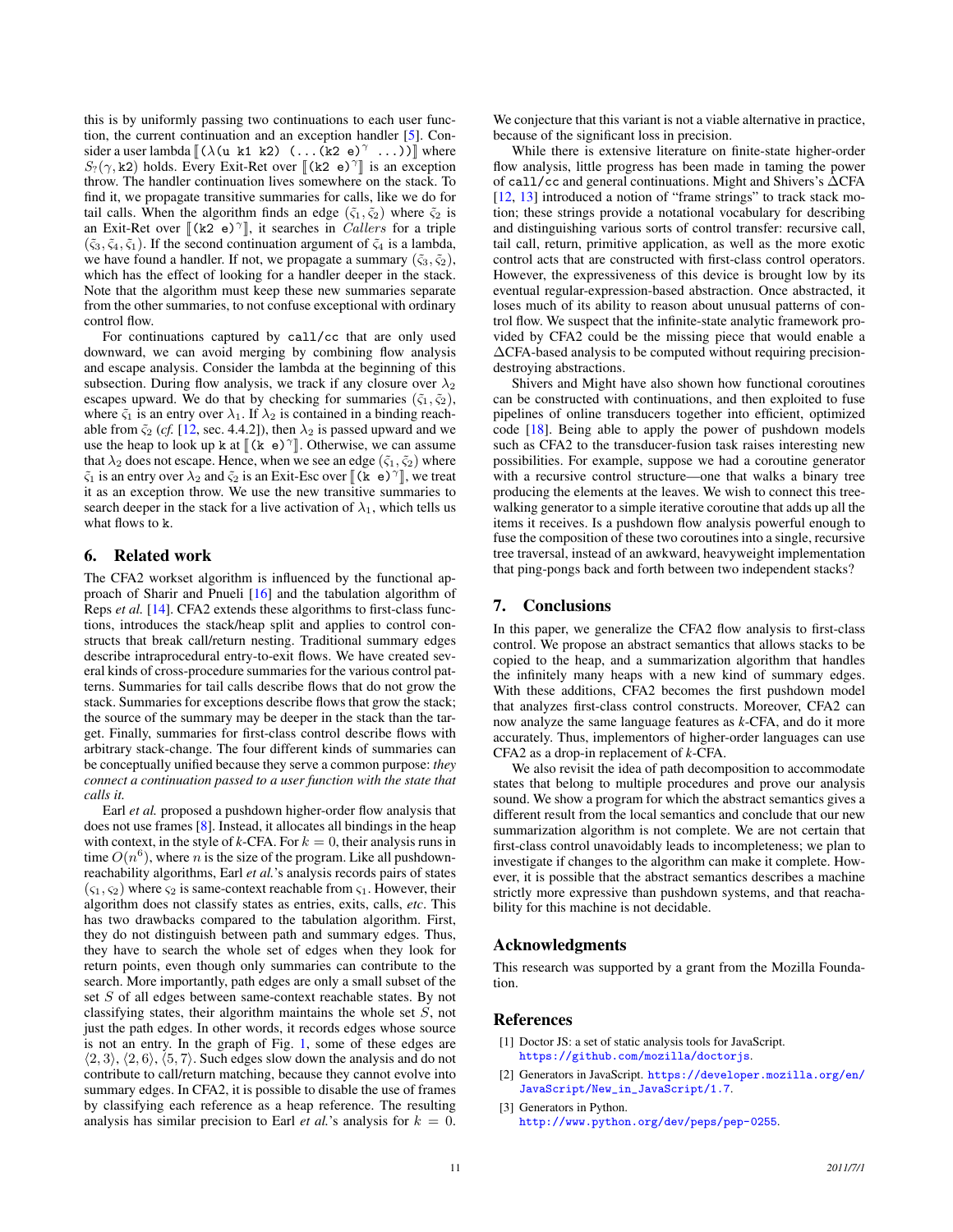- <span id="page-11-4"></span>[4] The Programming Language Lua. <http://www.lua.org>.
- <span id="page-11-6"></span>[5] Andrew W. Appel. *Compiling with Continuations*. Cambridge University Press, 1992.
- <span id="page-11-3"></span>[6] Ole-Johan Dahl and Kristen Nygaard. SIMULA - an ALGOL-based simulation language. *Communications of the ACM*, 9(9):671–678, 1966.
- <span id="page-11-7"></span>[7] Olivier Danvy and Andrzej Filinski. A functional abstraction of typed contexts. Technical Report 89/12, University of Copenhagen, 1989.
- <span id="page-11-18"></span>[8] Christopher Earl, Matthew Might, and David Van Horn. Pushdown Control-Flow Analysis of Higher-Order Programs. In *Workshop on Scheme and Functional Programming*, 2010.
- <span id="page-11-8"></span>[9] Matthias Felleisen. The Theory and Practice of First-Class Prompts. In *Principles of Programming Languages*, pages 180–190, 1988.
- <span id="page-11-15"></span>[10] David Kranz. *ORBIT: An Optimizing Compiler for Scheme*. PhD thesis, Yale University, 1988.
- <span id="page-11-13"></span>[11] David Kranz, Richard Kelsey, Jonathan Rees, Paul Hudak, James Philbin, and Norman Adams. ORBIT: An Optimizing Compiler for Scheme. In *Compiler Construction*, pages 219–233, 1986.
- <span id="page-11-17"></span>[12] Matthew Might. *Environment Analysis of Higher-Order Languages* . PhD thesis, Georgia Institute of Technology, 2007.
- <span id="page-11-19"></span>[13] Matthew Might and Olin Shivers. Analyzing the environment structure of higher-order languages using frame strings. *Theoretical Computer Science*, 375(1–3):137–168, May 2007.
- <span id="page-11-0"></span>[14] Thomas W. Reps, Susan Horwitz, and Shmuel Sagiv. Precise Interprocedural Dataflow Analysis via Graph Reachability. In *Principles of Programming Languages*, pages 49–61, 1995.
- <span id="page-11-9"></span>[15] Tiark Rompf, Ingo Maier, and Martin Odersky. Implementing firstclass polymorphic delimited continuations by a type-directed selective CPS-transform. In *International Conference on Functional Programming*, pages 317–328, 2009.
- <span id="page-11-1"></span>[16] Micha Sharir and Amir Pnueli. Two Approaches to Interprocedural Data Flow Analysis.
- <span id="page-11-10"></span>[17] Olin Shivers. Continuations and threads: Expressing machine concurrency directly in advanced languages. In *Workshop on Continuations*, pages 1–15, 1997.
- <span id="page-11-20"></span>[18] Olin Shivers and Matthew Might. Continuations and transducer composition. In *Programming Language Design and Implementation*, pages 295–307, 2006.
- <span id="page-11-5"></span>[19] Michael Sperber, R. Kent Dybvig, Matthew Flatt, Anton van Straaten, Robby Findler, and Jacob Matthews, editors. *Revised [6] Report on the Algorithmic Language Scheme*. Cambridge University Press, 2010.
- <span id="page-11-14"></span>[20] Guy L. Steele. Rabbit: A Compiler for Scheme. Master's thesis, MIT, 1978.
- <span id="page-11-2"></span>[21] Dimitrios Vardoulakis and Olin Shivers. CFA2: a Context-Free Approach to Control-Flow Analysis. In *European Symposium on Programming*, pages 570–589, 2010.
- <span id="page-11-16"></span>[22] Dimitrios Vardoulakis and Olin Shivers. CFA2: a Context-Free Approach to Control-Flow Analysis. *Logical Methods in Computer Science*, 7(2:3):1–39, May 2011.
- <span id="page-11-12"></span>[23] Dimitrios Vardoulakis and Olin Shivers. Ordering Multiple Continuations on the Stack. In *Workshop on Partial Evaluation and Program Manipulation*, pages 13–22, 2011.
- <span id="page-11-11"></span>[24] Mitchell Wand. Continuation-based multiprocessing. In *LISP and Functional Programming*, pages 19–28, 1980.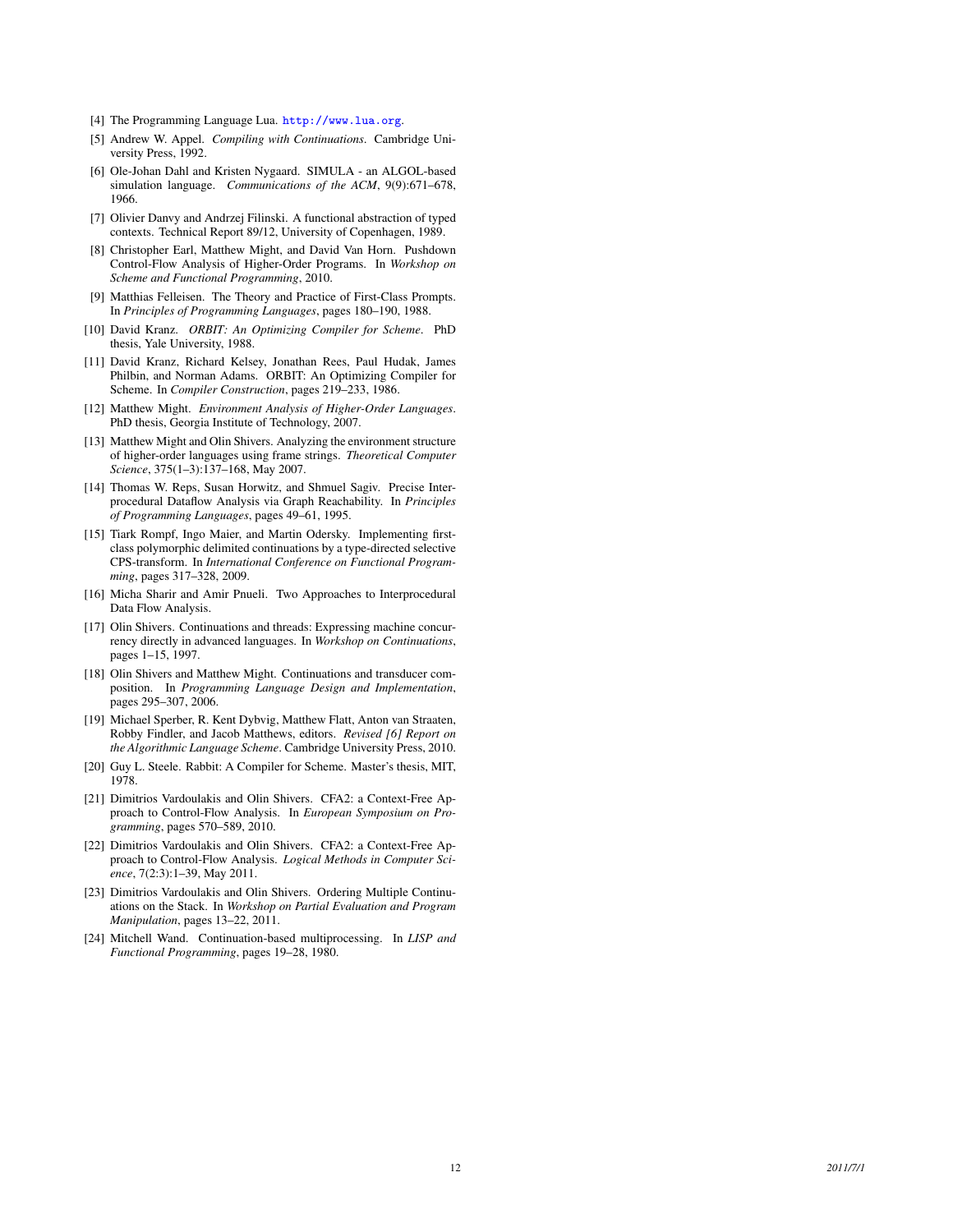# A.

We assume that CFA2 works on an alphatized program, *i.e.*, a program where all variables have distinct names. Thus, if an alphatized program contains a term  $(\lambda_{\psi}(v_1 \dots v_n) \, \text{call})$ , we know that no other lambda in that program binds variables with names  $v_1, \ldots, v_n$ . (During execution of CFA2, we do not rename any variables.) The following lemma is a simple consequence of alphatization.

<span id="page-12-4"></span>**Lemma 9.** *A concrete state*  $\varsigma$  *has the form*  $(\ldots, ve, t)$ *.* 

- *1. For any closure*  $(lam, \beta) \in \text{range}(ve)$ *, it holds that*  $dom(\beta) \cap$  $BV(lam) = \emptyset.$
- *2. If* ς *is an* Eval *with call site* call *and environment* β*, then*  $dom(\beta) \cap BV(call) = \emptyset.$
- *3. If* ς *is an* Apply*, for any closure* (lam, β) *in operator or argument position, then* dom $(\beta) \cap BV(\text{lam}) = \emptyset$ *.*

*Proof.* We show that the lemma holds for the initial state  $\mathcal{I}(pr)$ . Then, for each transition  $\varsigma \to \varsigma'$ , we assume that  $\varsigma$  satisfies the lemma and show that  $\varsigma'$  also satisfies it.

•  $\mathcal{I}(pr)$  is a *UApply* of the form  $((pr, \emptyset), (lam, \emptyset), halt, \emptyset, \langle).$ Since ve is empty, (1) trivially holds. Also, both closures have an empty environment so  $(3)$  holds.<br>The [HEA] transition is:  $T_{\rm TED~A1~t}$ 

The [UEA] transition is:  
\n
$$
([[ (f e q)^l]], \beta, ve, t) \rightarrow (proc, d, c, ve, l :: t)
$$
\n
$$
proc = \mathcal{A}(f, \beta, ve)
$$
\n
$$
d = \mathcal{A}(e, \beta, ve)
$$
\n
$$
c = \mathcal{A}(q, \beta, ve)
$$

The ve doesn't change in the transition, so (1) holds for  $\varsigma'$ . The operator is a closure of the form  $(lam, \beta')$ . We must show that  $\text{dom}(\beta') \cap BV(\text{lam}) = \emptyset$ . If  $\text{Lam}_2(f)$ , then  $\text{lam} = f$ and  $\beta' = \beta$ . Also, we know  $dom(\beta) \cap BV([\lbrack (f e q)^l \rbrack) = \emptyset$ <br>  $\rightarrow dom(\beta) \cap (RV(f) + RV(e))$  $\Rightarrow$  dom( $\beta$ )  $\cap$  ( $BV(f) \cup BV(e) \cup BV(q) = \emptyset$  $\Rightarrow$  dom( $\beta$ )  $\cap$   $BV(f) = \emptyset$ . If  $Var_?(\hat{f})$ , then  $(lam, \beta') \in \text{range}(ve)$ , so we get the desired result because ve satisfies (1). Similarly for  $d$  and  $c$ .

• The [UAE] transition is:  
\n
$$
(proc, d, c, ve, t) \rightarrow (call, \beta', ve', t)
$$
  
\n $proc \equiv \langle [[\langle \lambda_l (u k) call \rangle]], \beta \rangle$   
\n $\beta' = \beta[u \rightarrow t][k \rightarrow t]$   
\n $ve' = ve[(u, t) \rightarrow d][(k, t) \rightarrow c]$ 

To show (1) for  $ve'$ , it suffices to show that d and c don't violate the property. The user argument d is of the form  $(lam_1, \beta_1)$ . Since  $\varsigma$  satisfies (3), we know dom $(\beta_1) \cap BV(lam_1) = \emptyset$ , which is the desired result. Similarly for c.

Also, we must show that  $\varsigma'$  satisfies (2). We know  $\{u, k\} \cap$  $BV(call) = \emptyset$  because the program is alphatized. Also, from property (3) for  $\varsigma$  we know dom $(\beta) \cap BV([\lceil (\lambda_l(u k) \; \text{call}) \rceil]) =$  $\emptyset$ , which implies  $\text{dom}(\beta) \cap BV(\text{call}) = \emptyset$ . We must show  $dom(\beta') \cap BV(call) = \emptyset$  $\Leftrightarrow$   $(\text{dom}(\beta) \cup \{u, k\}) \cap BV(\text{call}) = \emptyset$  $\Leftrightarrow$   $(\text{dom}(\beta) \cap BV(\text{call})) \cup (\{u, k\} \cap BV(\text{call})) = \emptyset$  $\Leftrightarrow \emptyset \cup \emptyset = \emptyset.$ 

• Similarly for the other two transitions.

**Theorem 10** (Simulation). *If*  $\varsigma \to \varsigma'$  *and*  $|\varsigma|_{ca} \subseteq \hat{\varsigma}$ , *then there exists*  $\hat{\zeta}'$  *such that*  $\hat{\zeta} \rightarrow \hat{\zeta}'$  *and*  $|\zeta'|_{ca} \sqsubseteq \hat{\zeta}'$ .

*Proof.* By cases on the concrete transition.

Rule [UAE]:

 $(\text{proc}, d, c, ve, t) \rightarrow (call, \beta', ve', t)$  $proc \equiv \langle [\![ (\lambda_l(u k) \; call ) ]\!], \beta \rangle$  $\beta' = \beta[u \mapsto t][k \mapsto t]$  $ve' = ve[(u, t) \mapsto d][(k, t) \mapsto c]$ 

Let 
$$
ts = \begin{cases} \langle \rangle & c = halt \\ toStack(LV(\mathcal{L}(lam)), \beta_1, ve) & c = (lam, \beta_1) \end{cases}
$$

Since  $|\varsigma|_{ca} \subseteq \hat{\varsigma}$ ,  $\hat{\varsigma}$  is of the form  $([\![ (\lambda_l(u k) \; \textit{call}) ], \hat{d}, \hat{c}, st, h),$ where

<span id="page-12-2"></span>
$$
|d|_{ca} \sqsubseteq \hat{d}, \quad |c|_{ca} = \hat{c}, \quad ts \sqsubseteq st, \quad |ve|_{ca} \sqsubseteq h \tag{1}
$$

The abstract transition is

 $(\llbracket (\lambda_l(u_k), cal \rangle \rrbracket, \hat{d}, \hat{c}, st, h) \sim (call, st', h')$  $st' = push([u \mapsto \hat{d}][k \mapsto \hat{c}], st)$  $h'(v) =$  $\sqrt{2}$  $\int$  $\mathcal{L}$  $h(u) \cup \hat{d}$   $(v = u) \wedge H_? (u)$  $h(k) \cup \{(\hat{c}, st)\}$   $(v = k) \wedge H_?(k)$  $h(v)$   $o/w$ 

Let ts' be the stack of  $|\varsigma'|_{ca}$ . The innermost user lambda that contains *call* is  $\lambda_l$ , therefore  $ts' = toStack(LV(l), \beta', ve')$ . We must show that  $|\varsigma'|_{ca} \sqsubseteq \hat{\varsigma}'$ , *i.e.*,

<span id="page-12-0"></span>
$$
ts' \sqsubseteq st'
$$
 (2)

and

<span id="page-12-1"></span>
$$
|ve'|_{ca} \sqsubseteq h' \tag{3}
$$

We assume that  $c = (lam, \beta_1)$ . (Showing [\(2\)](#page-12-0) and [\(3\)](#page-12-1) for  $c = halt$ is similar.) We start with [\(3\)](#page-12-1). We know that  $|ve'|_{ca}$  is the same as  $|ve|_{ca}$ , except potential bindings for u and k. If  $H<sub>2</sub>(u)$  holds, we must show

 $|ve'|_{ca}(u) \sqsubseteq h'(u)$  $\Leftarrow |ve|_{ca}(u) \cup |d|_{ca} \sqsubseteq h(u) \cup \hat{d}$  $\Leftrightarrow$   $|ve|_{ca} \sqsubseteq h \wedge |d|_{ca} \sqsubseteq \hat{d}$  $\Leftarrow$  [\(1\)](#page-12-2)

If  $H_?(k)$ , then we must show  $|ve'|_{ca}(k) \sqsubseteq h'(k)$ . We know that  $|ve'|_{ca}(k) = |ve|_{ca}(k) \cup \langle lam, toStack(LV(\mathcal{L}(lam)), \beta_1, ve')\rangle$ and  $h'(k) = h(k) \cup \langle lam, st \rangle$ . By [\(1\)](#page-12-2), it is enough to show  $toStack(LV(\mathcal{L}(lam)), \beta_1, ve') \sqsubseteq st$ .

Since  $ts \sqsubseteq st$ , it suffices to show

<span id="page-12-3"></span>
$$
ts = toStack(LV(\mathcal{L}(lam)), \beta_1, ve')
$$
 (4)

By the temporal consistency of states (*cf.* [\[12\]](#page-11-17) def. 4.4.5), [\(4\)](#page-12-3) holds because the two bindings of  $ve'$  born at time  $t$  are younger than all bindings in  $\beta_1$ .

We proceed to show [\(2\)](#page-12-0). We know that  $\beta'$  contains bindings for  $u$  and  $k$ , and by lemma  $9$  it doesn't bind any variables in  $BV(call)$ . Since  $LV(l) \setminus \{u, k\} = BV(call)$ ,  $\beta'$  doesn't bind any variables in  $LV(l) \setminus \{u, k\}$ . Thus, the top frame of ts' is  $[u \mapsto |d|_{ca}][k \mapsto |c|_{ca}]$ . The top frame of  $st'$  is  $[u \mapsto \hat{d}][k \mapsto \hat{c}]$ , therefore the frames are in  $\sqsubseteq$ . To complete the proof of [\(2\)](#page-12-0), we must show that

 $pop(ts') \sqsubseteq pop(st')$  $\Leftrightarrow pop(ts') \sqsubseteq st$  $\xleftarrow{\text{(1)}}$  $\xleftarrow{\text{(1)}}$  $\xleftarrow{\text{(1)}}$  pop $(ts') = ts$ But  $\overrightarrow{pop(ts')} = \text{toStack}(LV(\mathcal{L}(lam)), \beta_1, \text{ve}'),$  so by [\(4\)](#page-12-3) we get the desired result.

Rule [CEA]:  $([\![(q \ e)^{\gamma}]\!], \beta, ve, t) \rightarrow (proc, d, ve, \gamma :: t)$ <br>  $proc = A(a, \beta, ve)$  $proc = A(q, \beta, ve)$  $d = \mathcal{A}(e, \beta, ve)$ 

Let  $ts = toStack(LV(\gamma), \beta, ve)$ . Since  $|\varsigma|_{ca} \subseteq \hat{\varsigma}$ ,  $\hat{\varsigma}$  is of the

 $\Box$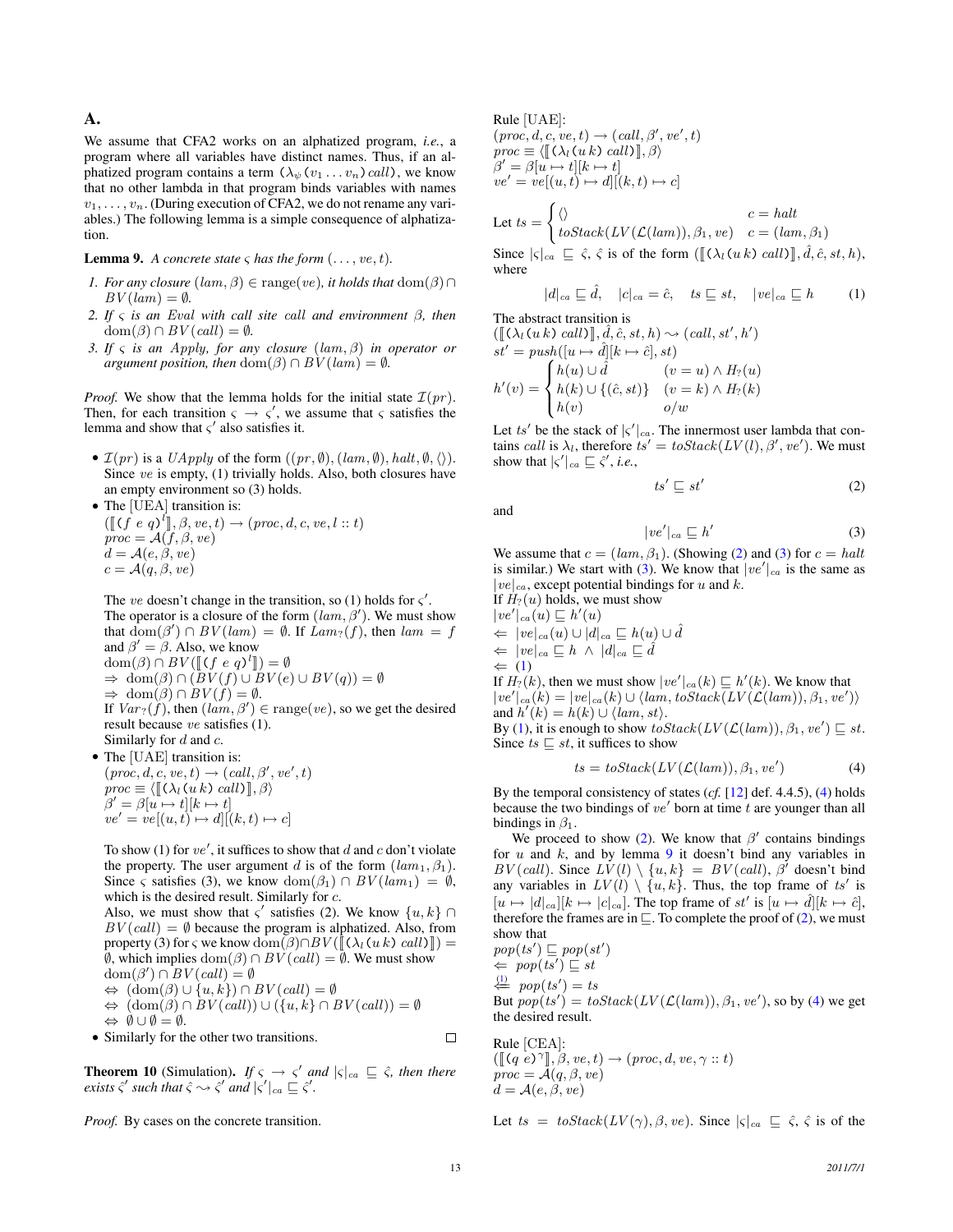form  $(\llbracket (q \ e^{\gamma}\rrbracket, st, h),$  where

<span id="page-13-3"></span>
$$
|ve|_{ca} \sqsubseteq h, \quad ts \sqsubseteq st \tag{5}
$$

The abstract transition is

 $(\llbracket (q \ e)^\gamma \rrbracket, st, h) \rightsquigarrow (\hat{c}, \hat{d}, st', h)$  $\hat{d} = \hat{\mathcal{A}}_u(e, \gamma, st, h)$  $(\hat{c}, st') \in$  $\sqrt{2}$  $\int$  $\mathsf{I}$  $\{(q, st)\}\$   $Lam_?(q)$  $\{(st(q), pop(st))\}$   $S_?(\gamma, q)$  $h(q)$  H<sub>?</sub>( $\gamma$ , q)

Let ts' be the stack of  $|\varsigma'|_{ca}$ . We must show  $|\varsigma'|_{ca} \sqsubseteq \hat{\varsigma}'$ , *i.e.*,

<span id="page-13-1"></span>
$$
|proc|_{ca} = \hat{c} \tag{6}
$$

<span id="page-13-0"></span>
$$
|d|_{ca} \sqsubseteq \hat{d} \tag{7}
$$

<span id="page-13-2"></span>
$$
ts' \sqsubseteq st' \tag{8}
$$

Showing  $(7)$  is simple, by cases on  $e$ . We will show  $(6)$  and  $(8)$  simultaneously, by cases on q:

- Lam<sub>?</sub> $(q)$ Then,  $proc = (q, \beta)$  and  $\hat{c} = q$ , which imply [\(6\)](#page-13-1). Also,  $st' = st$ , so [\(8\)](#page-13-2) follows from  $ts' \sqsubseteq st$  $\Leftarrow \; \text{toStack}(LV(\mathcal{L}(q)), \beta, \text{ve}) \sqsubseteq \text{st}$  $\Leftarrow$  to Stack( $LV(\gamma), \beta, ve) \sqsubseteq st$  $\Leftarrow$  [\(5\)](#page-13-3) •  $S_2(\gamma, q)$  and  $proc = ve(q, \beta(q)) = (lam, \beta_1)$
- For [\(6\)](#page-13-1), it suffices to show  $\hat{c} = \text{lam}$  $\Leftarrow st(q) = lam$  $\xleftarrow{5}$  ts(q) = lam  $\Leftrightarrow q \in LV(\gamma)$ which holds because  $S_2(\gamma, q)$ . For  $(8)$ , it suffices to show  $toStack(LV(\mathcal{L}(lam)), \beta_1, ve) \sqsubseteq pop(st)$  $\Leftarrow$  pop(ts)  $\sqsubseteq pop(st)$  $\Leftarrow$  [\(5\)](#page-13-3)
- $S_2(\gamma, q)$  and  $proc = ve(q, \beta(q)) = halt$ Similar to the previous case.
- $H_?(\gamma, q)$  and  $proc = ve(q, \beta(q)) = (lam, \beta_1)$ In this case,  $|proc|_{ca} = lam$  and  $(lam, toStack(LV(\mathcal{L}(lam)), \beta_1, ve)) \in |ve|_{ca}(q).$ By [\(5\)](#page-13-3), there exists a pair  $(lam, st') \in h(q)$  such that  $toStack(LV(\mathcal{L}(lam)), \beta_1, ve) \sqsubseteq st'.$ By picking this pair for  $\hat{\varsigma}'$ , we get [\(6\)](#page-13-1) and [\(8\)](#page-13-2) because  $ts' = toStack(LV(\mathcal{L}(lam)), \beta_1, ve).$
- $H_2(\gamma, q)$  and  $proc = ve(q, \beta(q)) = halt$ Similar to the previous case.

# <span id="page-13-4"></span>Lemma 11 (Same-level reachability).

Let  $p \equiv \hat{\mathcal{I}}(pr) \leadsto^* \hat{\varsigma}$  where  $\hat{\varsigma} \equiv (\ldots, st, h)$ .

- *1. If*  $\hat{\varsigma}$  *is a final state then*  $CE_p(\hat{\varsigma}) = \emptyset$ *.*
- *2. If*  $\hat{\varsigma}$  *is an entry then*  $CE_p(\hat{\varsigma}) \neq \emptyset$ *. (Thus,*  $CE_p^*(\hat{\varsigma}) \neq \emptyset$ *.)* Let  $\hat{\zeta}_e \in CE_p^*(\hat{\zeta})$ , of the form  $(ulam, \hat{d}, \hat{c}, s t_e, h_e)$ . Then,  $st = st_e$  *and the continuation argument of*  $\hat{\varsigma}$  *is*  $\hat{c}$ *.*
- *3. If*  $\hat{\varsigma}$  *is an Exit-Esc then its stack is not empty and*  $CE_p(\hat{\varsigma}) \neq \emptyset$ *. (We do not assert anything about the stack change between a state in*  $CE_p^*(\hat{\varsigma})$  *and*  $\hat{\varsigma}$ *, it can be arbitrary.*)
- *4. If*  $\hat{\varsigma}$  *is none of the above then*  $CE_p(\hat{\varsigma}) \neq \emptyset$ *.* Let  $\hat{\zeta}_e = (\llbracket (\lambda_l(u k) \, \text{call}) \rrbracket, d, \hat{c}, st_e, h_e).$ *If*  $\hat{\zeta}_e \in (\check{CE}^*_p(\hat{\zeta}) \setminus CE_p(\hat{\zeta}))$  then
	- *there is a frame tf such that*  $st \equiv tf :: st_e$ .
	- there is a variable k' such that  $tf(k') = \hat{c}$ .

$$
If \ \hat{\zeta}_e \in CE_p(\hat{\zeta}) \ then
$$

- *there is a frame tf such that*  $st \equiv tf :: st_e, dom(tf) \subseteq$  $LV(l), tf(u) \sqsubseteq \hat{d}, tf(k) = \hat{c}$ .
- *if*  $\hat{\zeta}$  *is an Eval over a call site labeled*  $\psi$  *then*  $\psi \in LL(l)$ *.*
- *if*  $\hat{\varsigma}$  *is a*  $\widehat{C}$ *Apply over a lambda labeled*  $\gamma$  *then*  $\gamma \in LL(l)$ *.*

### *Proof.* By induction on the length of p.

If the length is 0, then  $\hat{\zeta} = \mathcal{I}(pr)$ . By definitions [5](#page-9-4) and [6,](#page-9-5)  $CE_p(\hat{\varsigma}) = CE_p^*(\hat{\varsigma}) = {\{\hat{\mathcal{I}}(pr)\}}$  and the lemma trivially holds.

If the length is greater than 0, p has the form  $\hat{\mathcal{I}}(pr) \rightsquigarrow^* \hat{\varsigma}' \rightsquigarrow \hat{\varsigma}$ . We take cases on  $\hat{\varsigma}$ .

### $\hat{\varsigma}$  *is an entry.*

By def. [5,](#page-9-4)  $\overline{CE}_p(\hat{\varsigma}) = {\{\hat{\varsigma}\}\}\$ . If  $\hat{\varsigma}'$  is a call, then by def. [6,](#page-9-5)  $\overline{CE}_p^*(\hat{\varsigma}) =$  $\{\hat{\varsigma}\}\$ . The lemma trivially holds in this case.

If  $\hat{\zeta}'$  is a tail call, let a state  $\hat{\zeta}_e$  of the form  $(ulam, \hat{d}, \hat{c}, st_e, h_e)$ be in  $CE_p^*(\hat{\zeta}')$ . Thus,  $\hat{\zeta}_e \in CE_p^*(\hat{\zeta})$  by def. [6.](#page-9-5) We must show that  $st = st_e$  and the continuation argument of  $\hat{\varsigma}$  is  $\hat{c}$ . By *IH*, the stack  $st'$  of  $\hat{\zeta}'$  has the form  $tf :: st_e$  and there is a variable k such that  $tf(k) = \hat{c}$ . By rule [UEA],  $st = st_e$  and the continuation argument of  $\hat{\varsigma}$  is  $\hat{c}$ .

### ςˆ *is an Exit-Esc.*

Let  $[(k e)^{\gamma}]$  be the call site in  $\hat{\zeta}$ . The set  $h(k)$  contains pairs of the form  $(\hat{\zeta}' \cdot st')$ . Each such pair can only be put in h when of the form  $(\hat{c}', st')$ . Each such pair can only be put in h when transitioning from a  $\widehat{UApply}$  over  $\operatorname{def}_{\lambda}(k)$  to an  $\widehat{Eval}$ . Each such  $\widehat{U}$ Apply is in  $CE_p(\hat{\zeta})$ .

We must show that the stack of  $\hat{\varsigma}$  is not empty. The predecessor  $\hat{\zeta}$  of  $\hat{\zeta}$  is an  $\widehat{Apply}$ . If  $\hat{\zeta}$  is a  $\widehat{UApply}$  then by rule  $\widehat{[UAE]}$  the stack of  $\hat{\varsigma}$  has at least one frame. If  $\hat{\varsigma}'$  a  $\widehat{CApply}$  then by *IH* we get that  $CE_p(\zeta') \neq \emptyset$  and that the stack of  $\zeta'$  has one more frame than the stack of any state in  $CE_p(\hat{\zeta}')$ . Thus, by rule  $\widehat{[CAE]}$ , the stack of  $\hat{\zeta}$ is also non-empty.

 $\hat{\varsigma}$  is a  $\widehat{CApply}$  and  $\hat{\varsigma}'$  is an Exit-Esc. The two states have the form:  $\hat{\varsigma} = (\hat{c}, \hat{d}, st, h)$ 

 $\hat{\zeta}' = ([(\vec{k} \ \vec{e})^{\gamma}], st', h)$ <br>
By *IH CE*<sup>\*</sup> $(\hat{\epsilon}') \neq \emptyset$ By *IH*,  $CE_p^*(\vec{\zeta}') \neq \emptyset$ . All entries in  $CE_p^*(\vec{\zeta}')$  are over  $def_\lambda(k)$ . Since  $\hat{\varsigma}$  is over  $\hat{c}$  and has stack st, there is one or more entries in  $CE_p^*(\hat{\zeta}')$  whose stack is st and their continuation argument is  $\hat{c}$ .

Let  $S$  be the set of those entries. We first show that one of the two following statements holds.

- For each  $\hat{\varsigma}_1$  in  $S, \hat{\mathcal{I}}(pr) \in CE_p^*(\hat{\varsigma}_1)$ .
- For each  $\hat{\varsigma}_1$  in  $S, \hat{\mathcal{I}}(pr) \notin CE_p^*(\hat{\varsigma}_1)$ .

For the sake of contradiction, let  $\hat{\zeta}_1, \hat{\zeta}_2 \in S$ , such that  $\hat{\mathcal{I}}(pr) \in$  $CE_p^*(\hat{\zeta}_1)$  and  $\hat{\mathcal{I}}(pr) \notin CE_p^*(\hat{\zeta}_2)$ . Then, let  $\hat{\zeta}_3 \neq \hat{\mathcal{I}}(pr)$  be the earliest state in  $CE_p^*(\hat{\varsigma}_2)$ . Since it's the earliest, its predecessor  $\hat{\varsigma}_4$  is a call. By *IH* for  $\hat{\mathcal{I}}(pr) \rightarrow^{+} \hat{\varsigma}_2$ , the stack of  $\hat{\varsigma}_3$  is st and its continuation argument is  $\hat{c}$ . Then, since  $\hat{\varsigma}_4$  is a call,  $\hat{c}$  is the continuation lambda appearing at  $\hat{\varsigma}_4$ . Also, by *IH* for  $\hat{\mathcal{I}}(pr) \rightsquigarrow^+ \hat{\varsigma}_1$ , the continuation argument of  $\hat{\varsigma}_1$  is *halt*. But then,  $\hat{c}$  is simultaneously a lambda and halt, contradiction.

Now we prove the lemma considering only the two cases for S.

• For each  $\hat{\varsigma}_1$  in  $S, \hat{\mathcal{I}}(pr) \in CE_p^*(\hat{\varsigma}_1)$ .

In this case,  $\hat{c} = \text{halt}$  and  $st = \langle \rangle$ . Thus,  $\hat{\varsigma}$  is a final state. We must show that  $CE_p^*(\hat{\varsigma}) = \emptyset$ . By def. [5,](#page-9-4) if  $CE_p^*(\hat{\varsigma})$  is not empty, then the path can be decomposed according to the fourth case:  $p \equiv \hat{\mathcal{I}}(p r) \leadsto^{+} \hat{\varsigma}_3 \leadsto \hat{\varsigma}_2 \leadsto^{*} \hat{\varsigma}_1 \leadsto^{+} \hat{\varsigma}' \leadsto \hat{\varsigma}$ 

where  $\hat{\zeta}_2 \in CE_p^*(\hat{\zeta}_1), \hat{\zeta}_3$  is a call,  $CE_p(\hat{\zeta}_3) \subseteq CE_p(\hat{\zeta})$ . But by *IH*, the continuation of  $\hat{\zeta}_2$  is *halt*, which is impossible because its predecessor is a call. Thus,  $CE_p^*(\hat{\varsigma}) = \emptyset$ .

 $\Box$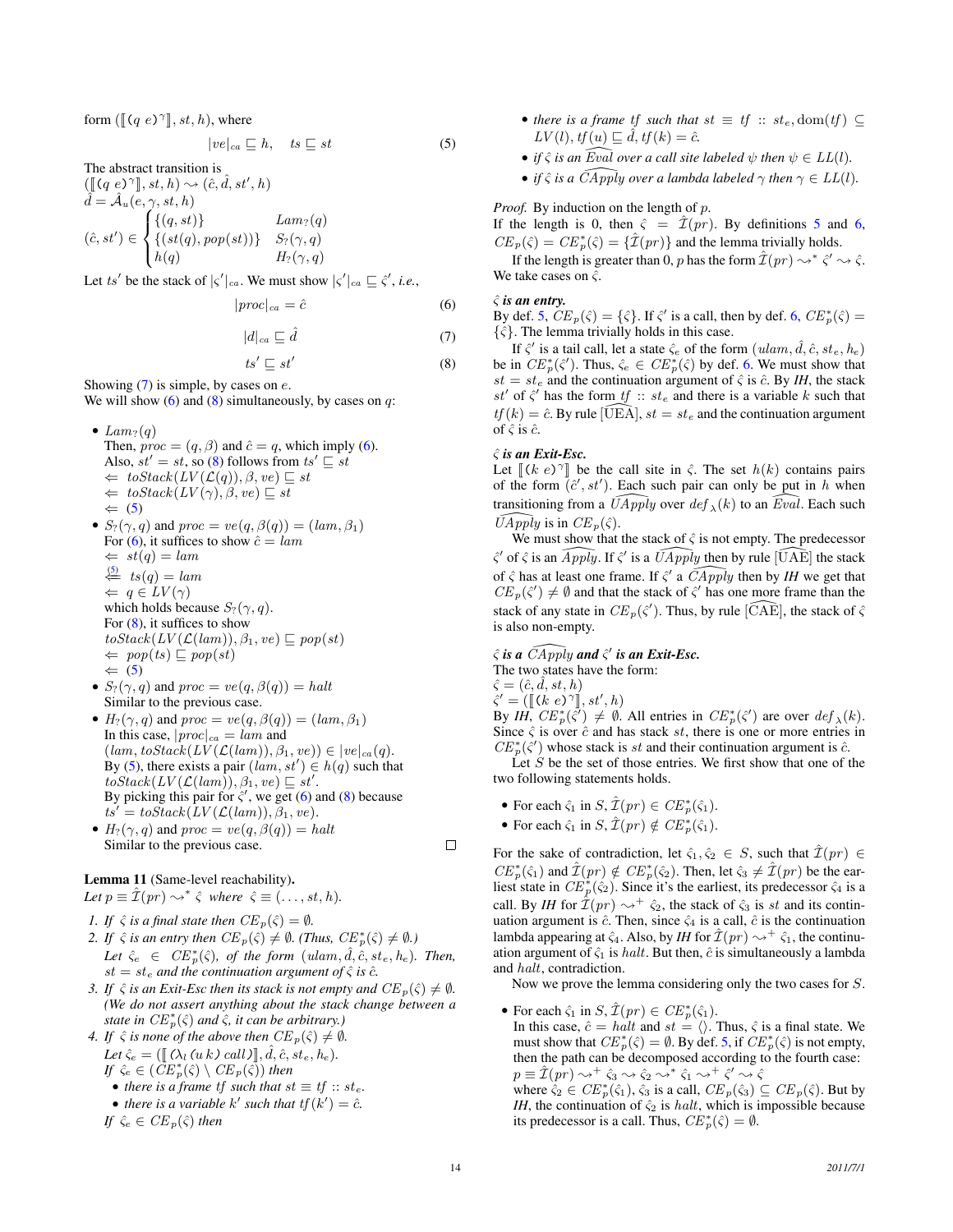• For each  $\hat{\varsigma}_1$  in  $S, \hat{\mathcal{I}}(pr) \notin CE_p^*(\hat{\varsigma}_1)$ .

Let  $\hat{\zeta}_2 \neq \hat{\mathcal{I}}(pr)$  be the earliest state in  $CE_p^*(\hat{\zeta}_1)$ . Then, its predecessor  $\hat{\varsigma}_3$  is a call. Thus, p has the form

 $\hat{\tilde{\mathcal{I}}}(pr) \rightsquigarrow^+ \hat{\varsigma}_3 \rightsquigarrow \hat{\varsigma}_2 \rightsquigarrow^* \hat{\varsigma}_1 \rightsquigarrow^+ \hat{\varsigma}' \rightsquigarrow \hat{\varsigma}_2$ 

By *IH* for  $\hat{\mathcal{I}}(pr) \rightsquigarrow^+ \hat{\varsigma}_1$ , we get that the continuation argument of  $\hat{\varsigma}_2$  is  $\hat{c}$  and its stack is st. Then, by rule [UEA], we get that  $\hat{c}$ is the continuation lambda appearing at the call site of  $\hat{\varsigma}_3$ . Thus,  $\hat{\varsigma}$  is not a final state, so we must show that  $CE_p(\hat{\varsigma}) \neq \emptyset$ .

By the fourth item of def. [5,](#page-9-4)  $CE_p(\hat{\varsigma}_3) \subseteq CE_p(\hat{\varsigma})$ . But by *IH* for  $\hat{\mathcal{I}}(pr) \rightarrow^+ \hat{\varsigma}_3$ , we get that  $CE_p(\hat{\varsigma}_3) \neq \emptyset$ . Thus,  $CE_p(\hat{\varsigma}) \neq \emptyset$ . We now proceed to prove the remaining obligations for the states in  $CE_p(\hat{\varsigma})$ .

Let  $\hat{\zeta}_e \in CE_p(\hat{\zeta})$ , of the form  $([\![ (\lambda_l(u k') \, call \, ]\!], \hat{d}_e, \hat{c}_e, st_e, h_e)$ .

 $\hat{\zeta}_3$  has the form  $(\llbracket (e_1 \ e_2 \ q \end{array})^t \rrbracket$ ,  $st_3$ ,  $h_3$ ) where  $q = \hat{c}$ .<br>By IH for  $\hat{\tau}(m)$  s  $\pm \hat{c}$ , we get that  $st = tf$  y at  $\vec{d}$ By *IH* for  $\hat{\mathcal{I}}(pr) \rightsquigarrow^{+} \hat{\varsigma}_3$ , we get that  $st_3 = tf : st_e, \text{dom}(tf) \subseteq$ 

 $LV(l), tf(u) \sqsubseteq \hat{d}_e, tf(k') = \hat{c}_e, l' \in LL(l).$ 

 $\hat{\varsigma}_2$  has the form  $(ulam, \hat{d}_2, \hat{c}, st, h)$  where  $st = tf' :: st_e$  and  $tf'$  $\int tf$ tf  $Lam_?(e_1) \vee H_?(l',e_1)$ 

$$
f' = \begin{cases} \text{if } [e_1 \mapsto \{ \text{ulam} \}] & S_?(\ell', e_1) \\ \text{if } [e_1 \mapsto \{ \text{ulam} \}] & S_?(\ell', e_1) \end{cases}
$$

We can see that the stack of  $\hat{\varsigma}$  has the appropriate form:  $tf'(k') = tf(k') = \hat{c}$  and  $tf'(u) \sqsubseteq tf(u) \sqsubseteq \hat{d}_e$ . Also,  $\hat{c}$  is a lambda appearing at l', so  $\mathcal{L}(\hat{c}) \in \overline{LL}(l)$ .

For the case where  $\hat{\zeta}_e \in \widehat{CE}_p^*(\hat{\zeta}_3) \setminus \widehat{CE}_p(\hat{\zeta}_3)$ , the proof is similar and simpler.

# $\hat{\varsigma}$  is a  $\widehat{CApply}$  and  $\hat{\varsigma}'$  is an Exit-Ret.

The two states have the form:

 $\hat{\varsigma} = (\hat{c}, d, st, h)$  $\hat{\zeta}' = ([(k \ e)^{\gamma}], st', h)$ <br>By H for  $\hat{\tau}(sn)$ 

By *IH* for  $\hat{\mathcal{I}}(pr) \rightsquigarrow^+ \hat{\varsigma}'$ , we get  $CE_p(\hat{\varsigma}') \neq \emptyset$ ,  $CE_p^*(\hat{\varsigma}') \neq \emptyset$ . Also, by *IH* and rule  $[\widehat{CEA}]$ ,  $st' = tf :: st$ ,  $tf(k) = \hat{c}$ .

•  $\hat{\mathcal{I}}(pr) \in \mathrm{CE}_p^*(\hat{\varsigma}')$ 

By *IH* for  $\mathcal{L}(pr) \rightsquigarrow^+ \hat{\varsigma}'$ , we get  $\hat{c} = \text{halt}, st = \langle \rangle$ . Thus,  $\hat{\varsigma}$ is a final state, so we must show  $CE_p(\hat{\zeta}) = \emptyset$ . Assume that  $CE_p(\hat{\zeta}) \neq \emptyset$ . This can only happen if the fifth item of def. [5](#page-9-4) applies. In this case,  $p$  has the form  $\hat{\mathcal{I}}(pr) \rightsquigarrow^+ \hat{\varsigma}_1 \rightsquigarrow \hat{\varsigma}_2 \rightsquigarrow^+ \hat{\varsigma}' \rightsquigarrow \hat{\varsigma}$ 

where  $\hat{\varsigma}_1$  is a call and  $\hat{\varsigma}_2 \in CE_p^*(\hat{\varsigma}')$ . By *IH* for  $\hat{\mathcal{I}}(pr) \rightarrow^+ \hat{\varsigma}'$ , we get that the continuation argument of  $\hat{\varsigma}_2$  is *halt* and by rule [ $\widehat{UEA}$ ] we get that it is the lambda passed in  $\hat{\varsigma}_1$ , which is a contradiction. Therefore,  $CE_p(\hat{\zeta}) = \emptyset$ .

•  $\hat{\mathcal{I}}(pr) \notin \operatorname{CE}_p^*(\hat{\varsigma}')$ 

Let  $\hat{\zeta}_2 \neq \hat{\mathcal{I}}(pr)$  be the earliest state in  $CE_p^*(\hat{\zeta}')$ . The predecessor  $\hat{\varsigma}_3$  of  $\hat{\varsigma}_2$  is a call. By *IH* for  $\hat{\mathcal{I}}(pr) \rightsquigarrow^+ \hat{\varsigma}'$ , we get that the continuation argument of  $\hat{\varsigma}_2$  is  $\hat{c}$  and its stack is st. By rule  $[\widehat{U}E\tilde{A}]$ , we get that  $\hat{c}$  is the continuation lambda appearing at the call site of  $\hat{\varsigma}_1$ . Thus,  $\hat{\varsigma}$  is not a final state, so we must show that  $CE_p(\hat{\varsigma}) \neq \emptyset$ . But by the fifth item of def. [5](#page-9-4) we know that  $CE_p(\hat{\varsigma}_1) \subseteq CE_p(\hat{\varsigma})$  and by *IH* we know that  $CE_p^*(\hat{\varsigma}_1) \neq \emptyset$ . To show that the stack of  $\hat{\varsigma}$  has the desirable form, we work in the same way as in the case where  $\hat{\varsigma}$  is a  $\widehat{CApply}$  and  $\hat{\varsigma}'$  is an Exit-Esc.

### ςˆ *is none of the above.*

<span id="page-14-0"></span>In this case,  $\hat{\zeta}$  is one of:  $\overline{U}Ev\overline{a}l$ , inner  $\overline{C}Ev\overline{a}l$ , Exit-Ret,  $\overline{C}Apply$ whose predecessor is an inner  $\widehat{CEval}$ . The path can be decomposed as  $\hat{\mathcal{I}}(pr) \rightsquigarrow^* \hat{\zeta}' \rightsquigarrow \hat{\zeta}$ . By *IH*,  $CE_p(\hat{\zeta}') \neq \emptyset$ , and by the third item of def. [5,](#page-9-4)  $CE_p(\hat{\varsigma}) \neq \emptyset$ . It's simple to show that the stack of  $\hat{\varsigma}$  has the desirable properties by assuming that the stack of  $\hat{\zeta}$  has them.

### Lemma 12 (Local simulation).

 $\iint \hat{\zeta} \rightsquigarrow \hat{\zeta}'$  and  $succ(|\hat{\zeta}|_{al}) \neq \emptyset$  then  $|\hat{\zeta}'|_{al} \in succ(|\hat{\zeta}|_{al})$ .

# Theorem 13 (Soundness).

If  $p \equiv \hat{\mathcal{I}}(pr) \leadsto^* \hat{\varsigma}$  then, after summarization:

- *If*  $\hat{\varsigma}$  *is a final state then*  $|\hat{\varsigma}|_{al} \in Final$
- If  $\hat{\zeta}$  is not final and  $\hat{\zeta}' \in CE_p(\hat{\zeta})$  then  $(|\hat{\zeta}'|_{al}, |\hat{\zeta}|_{al}) \in Seen$
- If  $\hat{\varsigma}$  *is an Exit-Ret or Exit-Esc and*  $\hat{\varsigma}' \in CE_p^*(\hat{\varsigma})$  *then*  $(|\hat{\zeta}'|_{al}, |\hat{\zeta}|_{al}) \in Seen$
- If  $\hat{\zeta}$  is an Exit-Esc and  $\hat{\zeta}' \in CE_p^*(\hat{\zeta})$  then  $(|\hat{\zeta}'|_{al}, |\hat{\zeta}|_{al})$  is al*ready in* Summary *when it is removed from* W *to be examined*

*Proof.* By induction on the length of p.

The basecase is simple.

If the length is greater than 0, p has the form  $\hat{\mathcal{I}}(pr) \rightsquigarrow^* \hat{\zeta}' \rightsquigarrow \hat{\zeta}$ . We take cases on  $\hat{\varsigma}$ .

# ςˆ *is an entry.*

Then,  $CE_p(\hat{\zeta}) = {\hat{\zeta}}$ . Also,  $\hat{\zeta}'$  is a call or a tail call.

By lemma [11,](#page-13-4)  $CE_p(\hat{\zeta}') \neq \emptyset$ . Let  $\hat{\zeta}_1 \in CE_p(\hat{\zeta}')$ . Then, p can be decomposed as  $\hat{\mathcal{I}}(pr) \rightsquigarrow^* \hat{\varsigma}_1 \rightsquigarrow^+ \hat{\varsigma}' \rightsquigarrow \hat{\varsigma}$ . By *IH*,  $(|\hat{\varsigma}_1|_{al}, |\hat{\varsigma}'|_{al})$ was put in Seen at some point during the execution, so it was also put in W and examined. By lemma [12,](#page-14-0)  $|\hat{\zeta}|_{al} \in succ(|\hat{\zeta}|_{al})$  so in line 16 or 36  $(|\hat{\varsigma}|_{al}, |\hat{\varsigma}|_{al})$  will be propagated.

# $\hat{\varsigma}$  is a  $\widehat{CApply}$  and  $\hat{\varsigma}'$  is an Exit-Esc.

The two states have the form:

 $\hat{\varsigma} = (\hat{c}, \hat{d}, st, h)$ 

 $\hat{\zeta}' = ([(k \ e)^{\gamma}], st', h)$ <br>By lemma 11  $CF^*(\hat{c}')$ 

By lemma [11,](#page-13-4)  $CE_p^*(\hat{\zeta}') \neq \emptyset$ . Since  $(\hat{c}, st) \in h(k)$ , there is a state  $\hat{\varsigma}_1$  in  $CE_p(\hat{\varsigma}')$  of the form:

$$
\hat{\varsigma}_1 = (\mathit{def}_{\lambda}(k), \hat{d}_1, \hat{c}, st, h_1)
$$

Also, by  $H_?(\gamma, k)$  we get  $def_\lambda(k) \neq pr$ , which implies  $\hat{\zeta}_1 \neq$  $\hat{\mathcal{I}}(pr)$ . Thus, p can be written  $\hat{\mathcal{I}}(pr) \rightsquigarrow^+ \hat{\varsigma}_1 \rightsquigarrow^+ \hat{\varsigma}' \rightsquigarrow \hat{\varsigma}$ . We take two cases.

•  $\hat{\mathcal{I}}(pr) \in \mathrm{CE}_p^*(\hat{\varsigma}_1)$ 

In this case,  $\hat{\mathcal{I}}(pr) \in \mathit{CE}_p^*(\hat{\varsigma}')$ . By lemma [11](#page-13-4) for  $\hat{\mathcal{I}}(pr) \rightsquigarrow^+$  $\hat{\varsigma}_1$ , we get  $\hat{c} = \hat{h}$  and  $\hat{s}t = \langle \rangle$ . Thus,  $\hat{\varsigma}$  is a final state. By *IH*,  $(|\mathcal{I}(pr)|_{al}, |\zeta'|_{al})$  was put in *Summary* before it was put in Seen. Therefore, when it was examined at line 25, it was already in Summary and the test at line 26 was false.

The test at line 30 was true, so Final  $(|\hat{\zeta}'|_{al})$  was called. By lemma [11](#page-13-4) for  $\hat{\mathcal{I}}(pr) \rightsquigarrow^+ \hat{\zeta}'$ , we get that  $st'$  is not empty, so it has the form  $tf::st''$ . Then,  $|\hat{\zeta}'|_{al}$  is

 $([\[ (k \ e)^\gamma], tf \] \ UNar, h \] \ UNar).$ 

At line 54,  $(halt, \tilde{\mathcal{A}}_u(e, \gamma, tf \restriction UVar, h \restriction UVar), \emptyset, h \restriction UVar)$ goes in *Final*. But this state is  $|\hat{\zeta}|_{al}$  because

- $\mathcal{\tilde{A}}_u(e,\gamma, t f\upharpoonright UVar, h\upharpoonright UVar)$  is equal to  $\mathcal{\hat{A}}_u(e,\gamma, st', h)$ . •  $\hat{\mathcal{I}}(pr) \notin \operatorname{CE}_p^*(\hat{\varsigma}_1)$
- Let  $\hat{\zeta}_2 \neq \hat{\mathcal{I}}(pr)$  be the earliest state in  $CE_p^*(\hat{\zeta}_1)$ . (Thus,  $\hat{\zeta}_2 \in$  $CE_p^*(\hat{\zeta}')$ .) The predecessor  $\hat{\zeta}_3$  of  $\hat{\zeta}_2$  is a call. Thus,

$$
p \equiv \hat{\mathcal{I}}(pr) \leadsto^+ \hat{\varsigma}_3 \leadsto \hat{\varsigma}_2 \leadsto^* \hat{\varsigma}_1 \leadsto^+ \hat{\varsigma}' \leadsto \hat{\varsigma}
$$

By lemma [11](#page-13-4) for  $\hat{\mathcal{I}}(pr) \rightsquigarrow^+ \hat{\varsigma}_1$ , we find that the continuation argument of  $\hat{\varsigma}_2$  is  $\hat{c}$  and its stack is st. By [UEA],  $\hat{c}$  is the continuation lambda passed at  $\hat{\varsigma}_3$ . Therefore,  $\hat{\varsigma}$  is not a final state. By def. [5](#page-9-4) we know that  $CE_p(\hat{\varsigma}_3) \subseteq CE_p(\hat{\varsigma})$ . For each  $\hat{\zeta}_4 \in CE_p(\hat{\zeta}_3)$ , we must show that  $(|\hat{\zeta}_4|_{al}, |\hat{\zeta}|_{al})$  was put in Seen. By *IH*, we know that  $(|\hat{\varsigma}_4|_{al}, |\hat{\varsigma}_3|_{al})$  and  $(|\hat{\varsigma}_2|_{al}, |\hat{\varsigma}'|_{al})$ were put in W and examined. We take cases on which edge was examined first.

Assume that  $(|\hat{\varsigma}_4|_{al}, |\hat{\varsigma}_3|_{al})$  was examined first. By lemma [12,](#page-14-0)  $|\hat{\varsigma}_2|_{al} \in succ(|\hat{\varsigma}_3|_{al})$ , so in line 17 we put  $(|\hat{\varsigma}_4|_{al}, |\hat{\varsigma}_3|_{al}, |\hat{\varsigma}_2|_{al})$ in *Callers*. We later examine  $(|\hat{\varsigma}_2|_{al}, |\hat{\varsigma}'|_{al})$ . By *IH*,  $(|\hat{\varsigma}_2|_{al}, |\hat{\varsigma}'|_{al})$